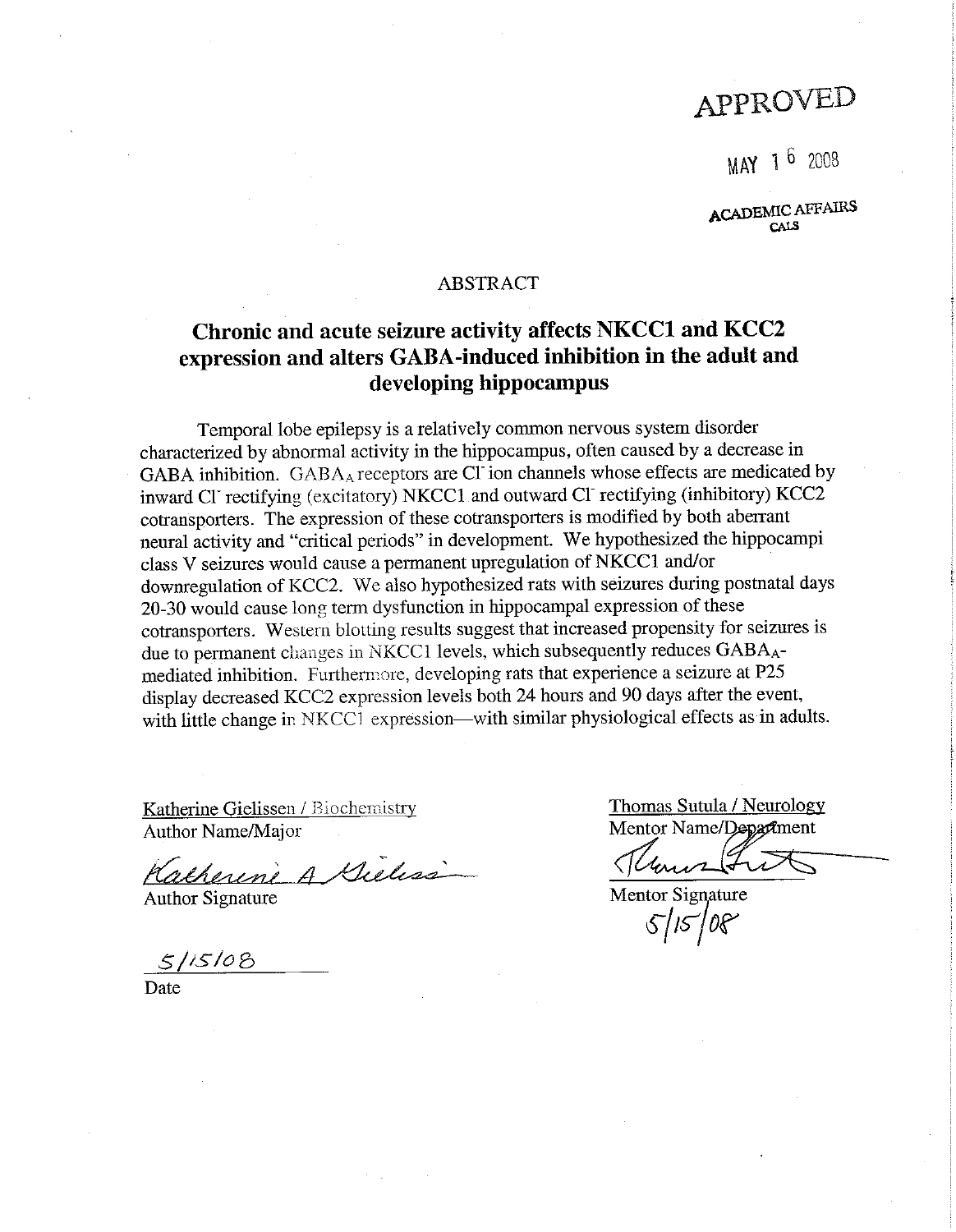# TITLE: Chronic and acute seizure activity affects NKCC1 and KCC2 expression and

# alters GABA-induced inhibition in the adult and developing hippocampus

|                                       | AUTHOR'S NAME: Katherine A. Gielissen |
|---------------------------------------|---------------------------------------|
|                                       |                                       |
|                                       | MAJOR: Biochemistry                   |
|                                       |                                       |
|                                       | DEPARTMENT: Neurology                 |
|                                       |                                       |
| MENTOR: Thomas P. Sutula, M.D., Ph.D. |                                       |
|                                       |                                       |
|                                       | DEPARTMENT: Neurology                 |
|                                       |                                       |
| YEAR: 2008                            |                                       |

**The author hereby grants to University of Wisconsin-Madison the permission to reproduce and to distribute publicly paper and electronic copies of this thesis document in whole or in part in any medium now known or hereafter created.**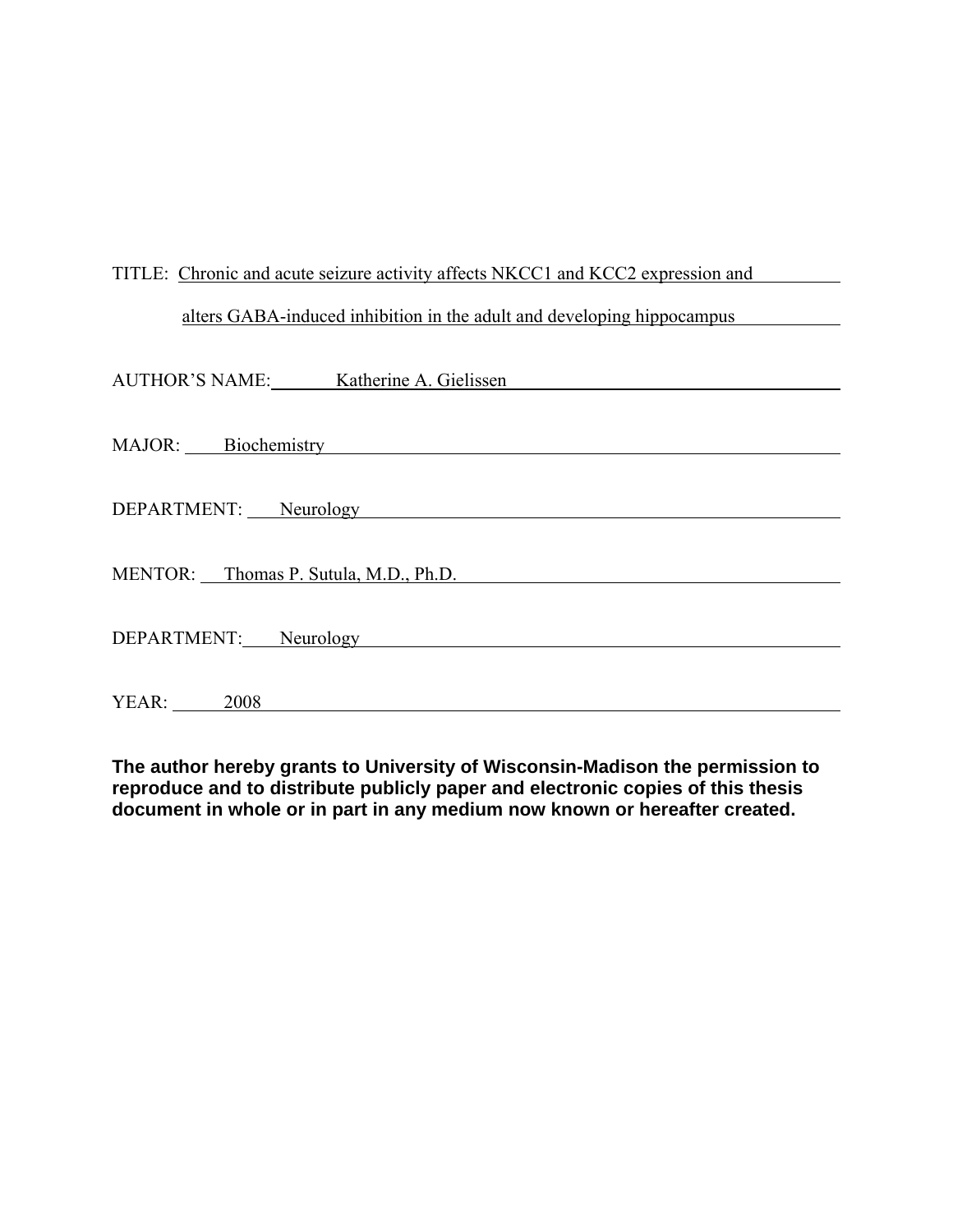# **Chronic and acute seizure activity affects NKCC1 and KCC2 expression and alters GABA-induced inhibition in the adult and developing hippocampus**

Katherine A. Gielissen *Mentor*: Thomas P. Sutula, M.D. Ph.D.

*Contributors*: Jeffrey Ockuly, Nels Mattson, James Gielissen, Craig Levenick University of Wisconsin School of Medicine, Department of Neurology Senior Honors Thesis, College of Agricultural and Life Sciences

## *Abstract*

 Temporal lobe epilepsy is a relatively common nervous system disorder characterized by abnormal activity in the hippocampus, often caused by a decrease in GABA inhibition.  $GABA_A$ receptors are Cl<sup>-</sup>ion channels whose effects are medicated by inward Cl<sup>-</sup>rectifying (excitatory) NKCC1 and outward Cl<sup>-</sup> rectifying (inhibitory) KCC2 cotransporters. The expression of these cotransporters is modified by both aberrant neural activity and "critical periods" in development. We hypothesized the hippocampi class V seizures would cause a permanent upregulation of NKCC1 and/or downregulation of KCC2. We also hypothesized rats with seizures during postnatal days 20-30 would cause long term dysfunction in hippocampal expression of these cotransporters. Western blotting results suggest that increased propensity for seizures is due to permanent changes in NKCC1 levels, which subsequently reduces GABA<sub>A</sub>-mediated inhibition. Furthermore, developing rats that experience a seizure at P25 display decreased KCC2 expression levels both 24 hours and 90 days after the event, with little change in NKCC1 expression—with similar physiological effects as in adults.

# *Introduction*

 Temporal lobe epilepsy (TLE) is a relatively common nervous system disorder characterized by abnormal and excessive synchronous activity originating in neuroplastic regions of the brain, such as the hippocampus (Delpire 2000, Palma *et al.* 2006, Fisher *et al.* 2005, Sutula and Ockuly 2006). These aberrant electric discharges result in seizures and dysfunctional behavior, motor activity, autonomic function, or consciousness (Delpire 2000). Evidence suggests that this hyperexcitablility and hypersynchronization stems from a disruption of the delicate balance between excitatory and inhibitory synaptic activity (Fisher *et al.* 2005, Jin *et al.* 2004). Many studies focus on the decrease or loss of receptor-mediated inhibition—particularly that mediated by γ-aminobutyric acid (GABA) (Delpire 2000, Jin, *et al.* 2004). This neurotransmitter is the primary inhibitory signal in the adult nervous system; it counteracts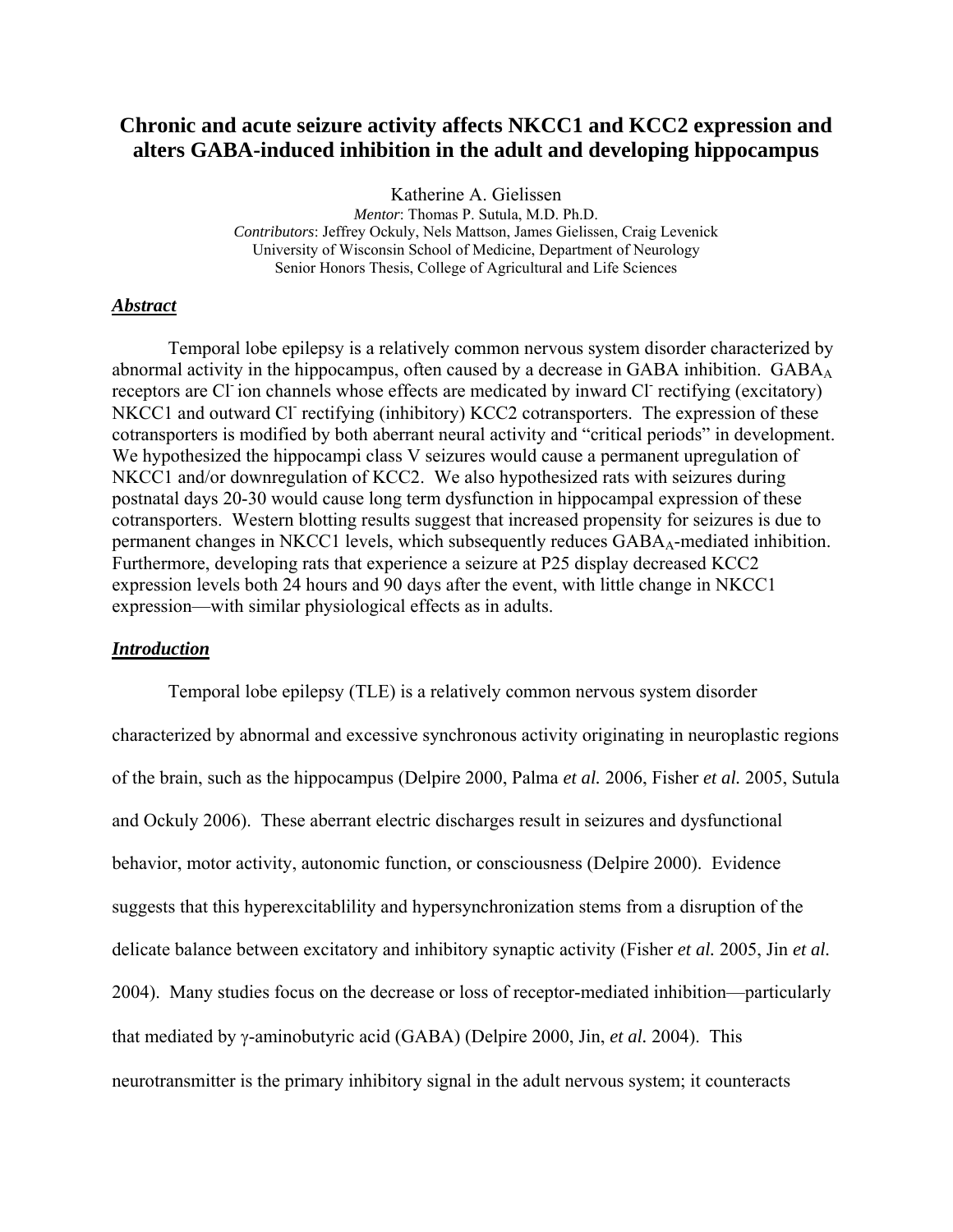excitatory neurotransmitters (e.g. glutamate) and prevents the spread of neuronal excitability (Delpire 2000). Indeed, much research demonstrates that even modest reductions in GABAergic inhibition of cortical neurons result in chronic models of epilepsy (Roper *et al.* 1997, Jin, *et al.* 2004, Dudek and Sutula 2007).

Kindling is the animal model for the most common form of TLE. In the rat model, repetitive application of electrical stimuli to the brain induces afterdischarges (ADs; i.e. persistence of response after cessation of stimulation) and seizure behavior. As the animal experiences additional ADs, the duration of these episodes increase and the strength of the stimulus required to cause network synchronization decreases. Paralleling this trend, the severity and state of seizure activity increases, developing from focal (class I and II) seizures to "secondary generalized tonic-clonic convulsions" (class V) and eventually to "recurring spontaneous seizures" (Sutula and Ockuly 2006). These neuronal changes are considered essentially permanent, and reflect the progressive reorganization of neuronal circuits (Sutula and Ockuly 2006). Thus, kindling provides an effective model to study the physiological changes characteristic of progressive TLE (Okabe *et al.* 2003, Sutula and Ockuly 2006). Indeed, studies show initial kindling-induced seizures increase GABA-dependent inhibition, but this inhibition is reduced with the emergence of class V seizures (Sayin *et al.* 2003). Therefore, like temporal lobe epilepsy, the increasing susceptibility to synchronization in kindling may be due to a loss of GABA-mediated inhibition (Okabe *et al.* 2003).

 $GABA_A$  receptors are  $Cl$ <sup>-</sup>specific, ligand-gated ion channels that mediate the effects of GABA (Payne *et al.* 2003). In the mature brain, neurons maintain low intracellular Clconcentrations ([Cl<sup>-</sup>]<sub>i</sub>) compared to extracellular concentrations ([Cl<sup>-</sup>]<sub>o</sub>), so the equilibrium potential ( $E_{Cl}$ ) of the membrane is lower than the resting cell potential ( $V_m$ ) (Jin *et al.* 2004).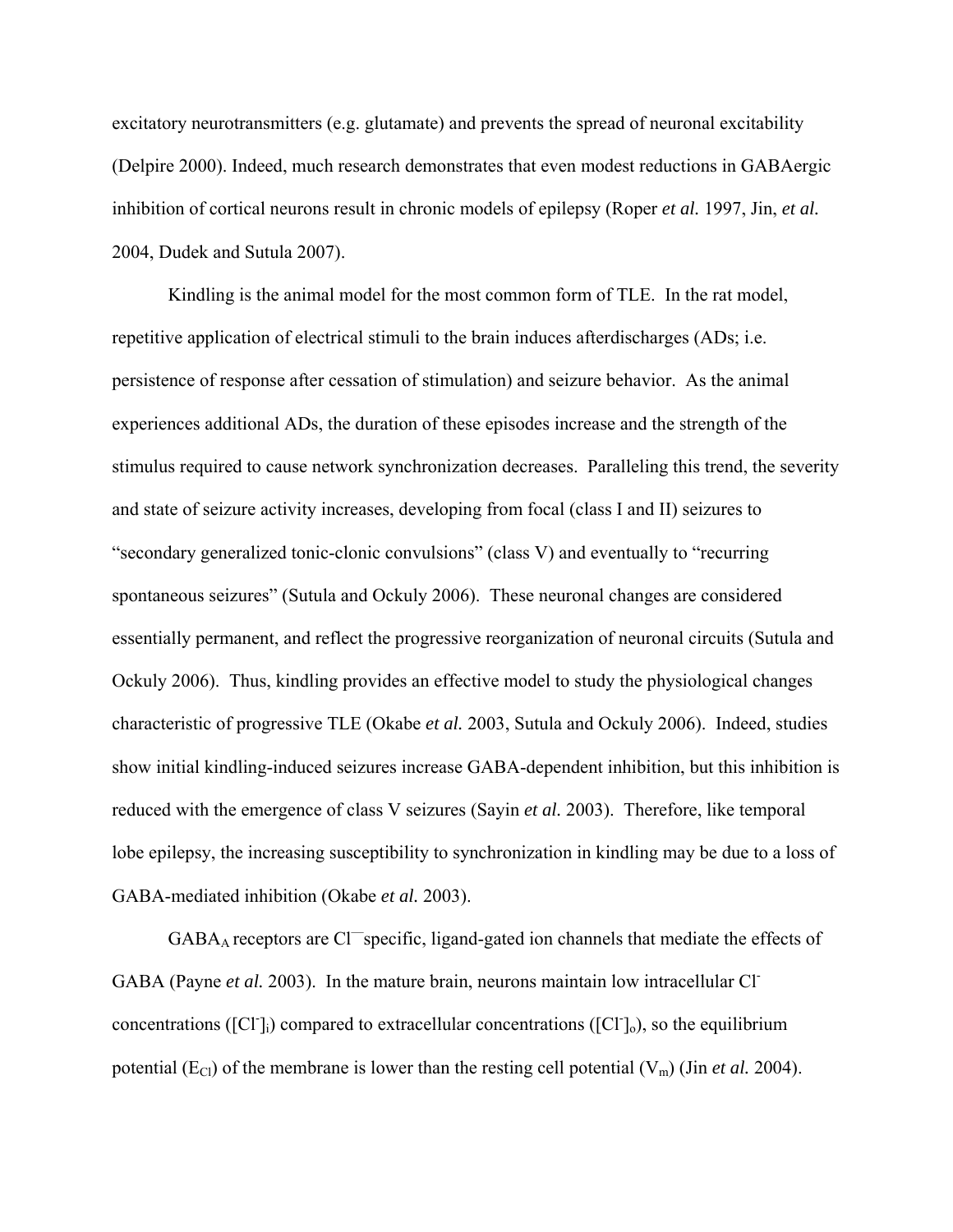Thus, the activation of GABAA receptors results in an influx of Cl, which hyperpolarizes the membrane, causing an inhibitory postsynaptic potential (IPSP) (Payne *et al.* 2003, Dudek and Sutula 2007). However, under certain physiological (e.g. development) and pathophysiological (e.g. epilepsy) conditions,  $[CI]_i > [CI]_0$ , and  $E_{Cl} > V_m$ . Thus,  $GABA_A$  receptor activation elicits an excitatory postsynaptic potential (EPSP) (Payne *et al.* 2003, Jin *et al.* 2004). Consequently, though GABA is typically considered an inhibitory neurotransmitter, it may have hyperpolarizing or depolarizing effects depending on the relationship between [Cl<sup>-</sup>]<sub>i</sub> and [Cl<sup>-</sup>]<sub>o</sub> (Payne *et al.* 2003, Jin *et al.* 2004, Galanopoulou 2007).

 Neuronal cation-chloride cotransporters (CCCs) play a pivotal role in the gradient between [Cl<sup>-</sup>]<sub>i</sub> and [Cl<sup>-</sup>]<sub>o</sub> and hence GABAergic functions (Payne *et al.* 2003, Jin *et al.* 2004, Galanopoulou 2007). *Figure 1* displays the two main CCC isoforms found in rat and human neuronal tissues: Na<sup>+</sup>-K<sup>+</sup>-Cl<sup>-</sup>-Cl<sup>-</sup> isoform 1 (NKCC1) and K<sup>+</sup>-Cl<sup>-</sup>-Cl<sup>-</sup> isoform 2 (KCC2) (Payne *et al.* 2002). These transporters use cation gradients generated by  $Na^+K^+$  ATPases to alter [Cl<sup>-</sup>]<sub>i</sub> without the net movement of charge across the membrane (electroneutrally balanced by  $K^+$ and/or Na<sup>+</sup> ) (Payne *et al.* 2002, Galanopoulou 2007). *Figure 1* also shows how such cotransporters dictate the effects of GABA. KCC2 transporters move one Cl and one  $K^+$  out of the cell to decrease [Cl<sup>-</sup>]<sub>i</sub>; therefore, the opening of GABA<sub>A</sub> channels are more likely to result in hyperpolarizing EPSPs. Conversely, NKCC1 transporters move two Cl<sup>-</sup>, one Na<sup>+</sup>, and one K<sup>+</sup> into the cell, which increases [Cl- ]i and increases the likelihood of depolarizing IPSPs (Payne *et al.* 2002).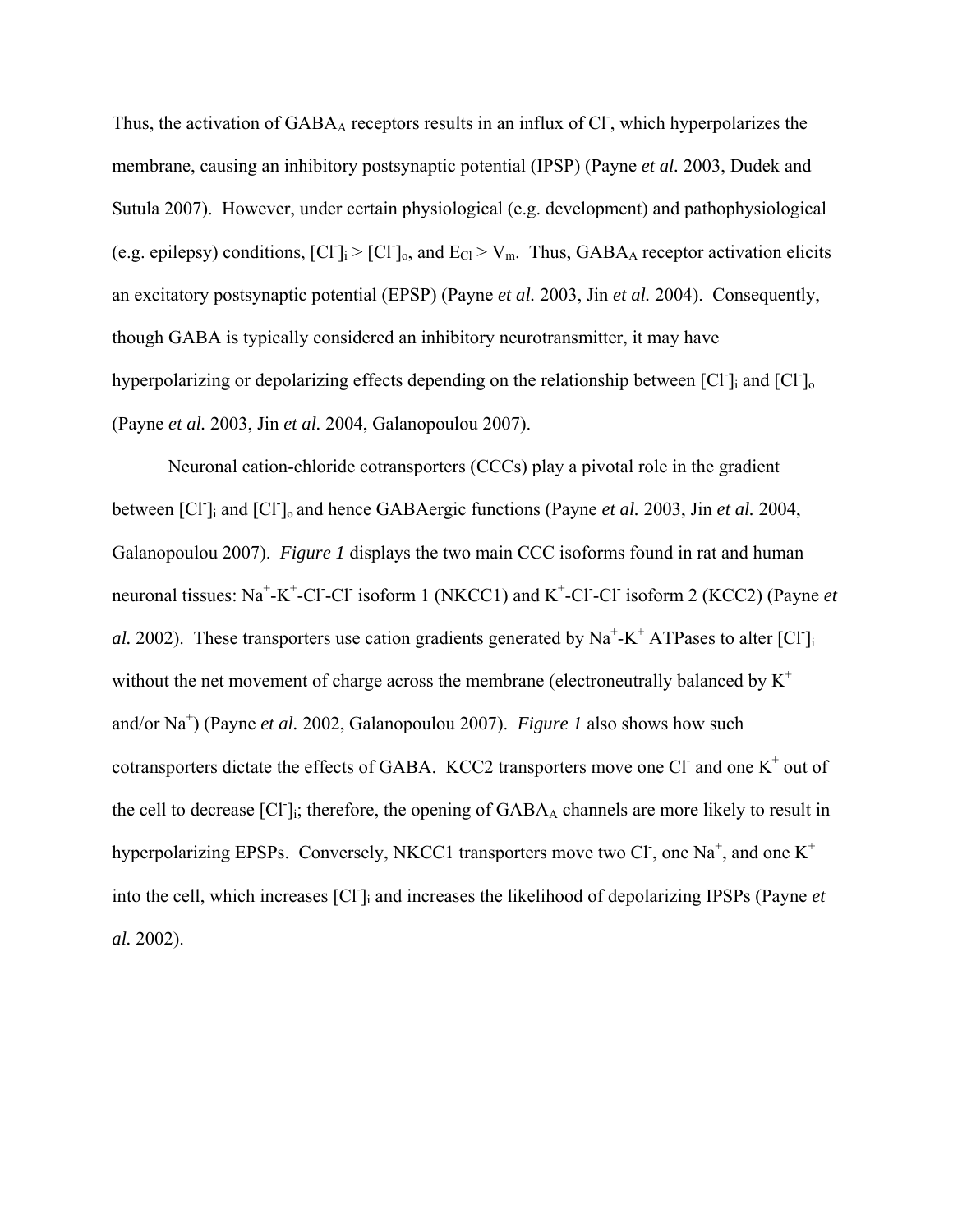

*Figure 1*: Action of NKCC and KCC ion cotransporters found in rat neurons. Arrows indicate the direction of transport for each of the ions. KCC ion transporters use the  $K^+$  gradient produced by a Na<sup>+</sup>/K<sup>+</sup> ATPase to move Cl out of the cell. The net efflux of Cl results in hyperpolarizing currents across GABAA receptors, which serve as neurotransmitter-gated Cl channels. NKCC also uses secondary active transport (Na<sup>+</sup> gradient generated by the ATPase) to drive the net influx of Cl- into neurons. The actions of these cotransporters result in depolarizing currents through ion channels. Figure adapted from Payne, *et al.* 2002.

 In concordance with the above observations, GABAergic functions change from excitatory to inhibitory during early neural development as a function of changing [Cl<sup>-</sup>]<sub>i</sub>. In immature neurons, [Cl<sup>-</sup>]<sub>i</sub> is high, and GABA<sub>A</sub> receptor responses are depolarizing. The purpose of this hyperexcitability during postnatal maturation is to activate voltage-sensitive calcium channels; the release of calcium triggers numerous  $Ca^{2+}$ -mediated effects that facilitate important processes in the developing brain, such as neuronal proliferation and synaptogenesis (Galanopoulou 2007). However, during early postnatal maturation,  $[Cl]_i$  (and subsequently,  $E_{Cl}$ ) decreases. Hence, in the adult brain, GABA is inhibitory (Payne *et al.* 2002, Yamada 2004, Dzhala *et al.* 2005).

Unsurprisingly, developmental patterns of expression of NKCC1 and KCC2 shown in *Figure 3* parallel these changes in GABAergic function (Payne *et al.* 2002, Jin *et al.* 2004, Dzhala *et al.* 2005, Galanopoulou 2007). The period of this transition varies between individual regions of the brain (Delpire *et al.* 2000, Wang *et al.* 2002). Wang *et al.* observed high levels of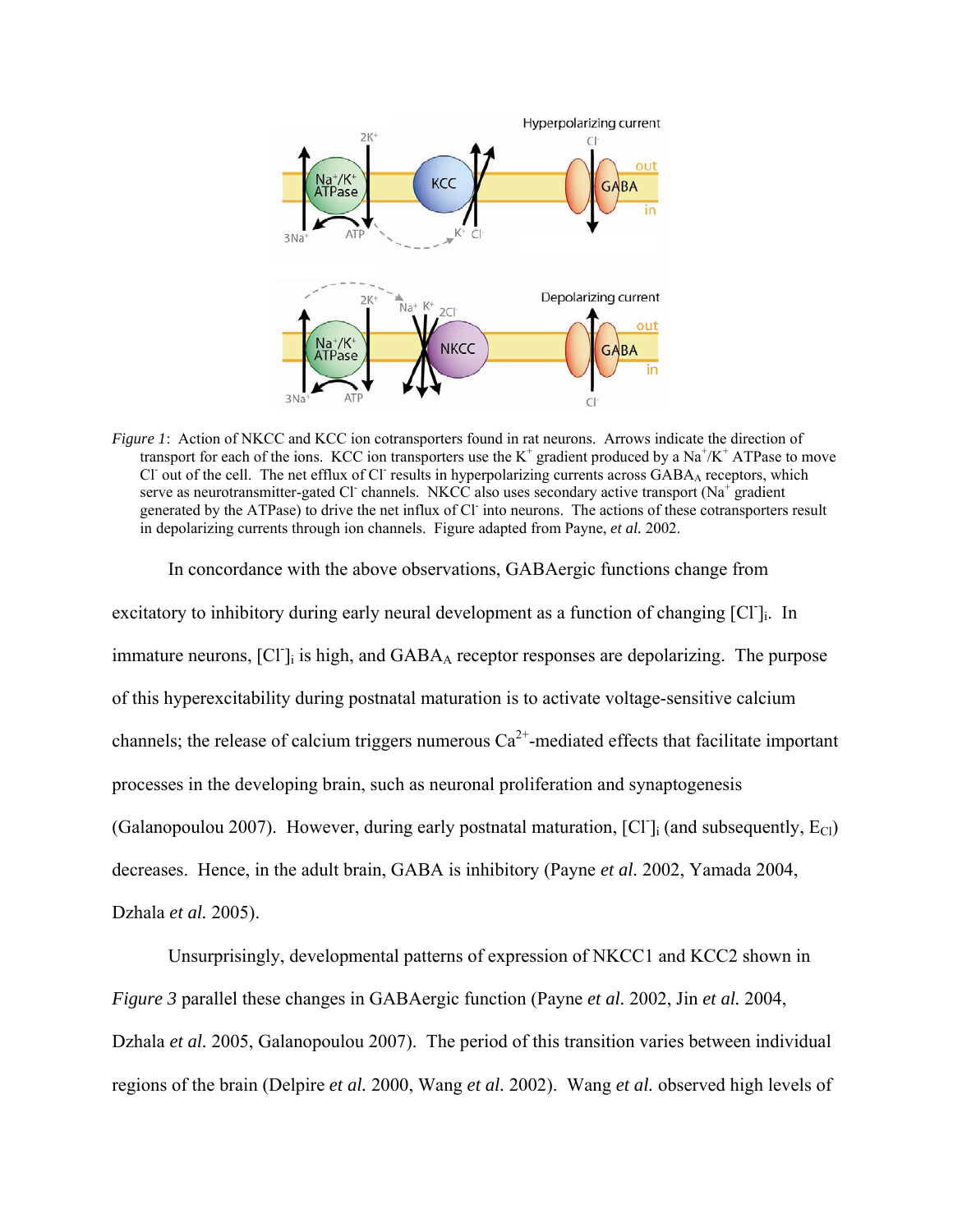NKCC1 mRNA in hippocampal neuroepithelium of P1 rats (2002). Furthermore, studies performed by Dzhala *et al.* show that NKCC1 protein expression in rat cortex is relatively high directly after birth, peaking between postnatal day (P) three to P14. This expression level is reduced by P21 through adulthood (P90). Conversely, KCC2 exhibits low expression levels in hippocampal neurons between P3-P14, but dramatically increases on P15 and continues through adulthood (Payne *et al.* 2002, Wang *et al.* 2002, Dzhala et al 2005). Thus, in very early postnatal life, inward-rectifying NKCC1 is the principle CCC, presumably leading to high [Cl]<sub>i</sub> in hippocampal neurons and high  $E_{CL}$ . Ultimately, GABA is excitatory. However, after the second postnatal week, outward-rectifying KCC2 cotransporters increase, [Cl<sup>-</sup>]<sub>i</sub> and E<sub>Cl-</sub> decrease, making GABA inhibitory (Ueno *et al.* 2001, Yamada *et al.* 2004, Dzhala *et al.* 2005)



*Figure 2:* Developmental regulation of NKCC1 and KCC2 in rat cortical neurons. NKCC1 (left) and KCC2 (right) are expressed as a percentage of final, adult levels. Studies performed by Dzhala *et al.* and Wang *et al.* indicate NKCC1 was higher between postnatal day (P)3-P14 compared to P12 through P90 (adult). KCC2 displayed an opposite pattern: Expression levels of this protein were low between P3-P14 compared to P21 through P90 (figure adapted from Dzhala *et al.* 2005).

Neuronal development during these early stages can be disrupted by aberrant activity or excitation. For example, studies show that seizure activity in young animals may lead to longterm behavioral and cognitive impairment (Cilio *et al.* 2003, Sayin *et al.* 2004). However, the pathophysiological effects of early seizures seem to vary as a function of age and developmental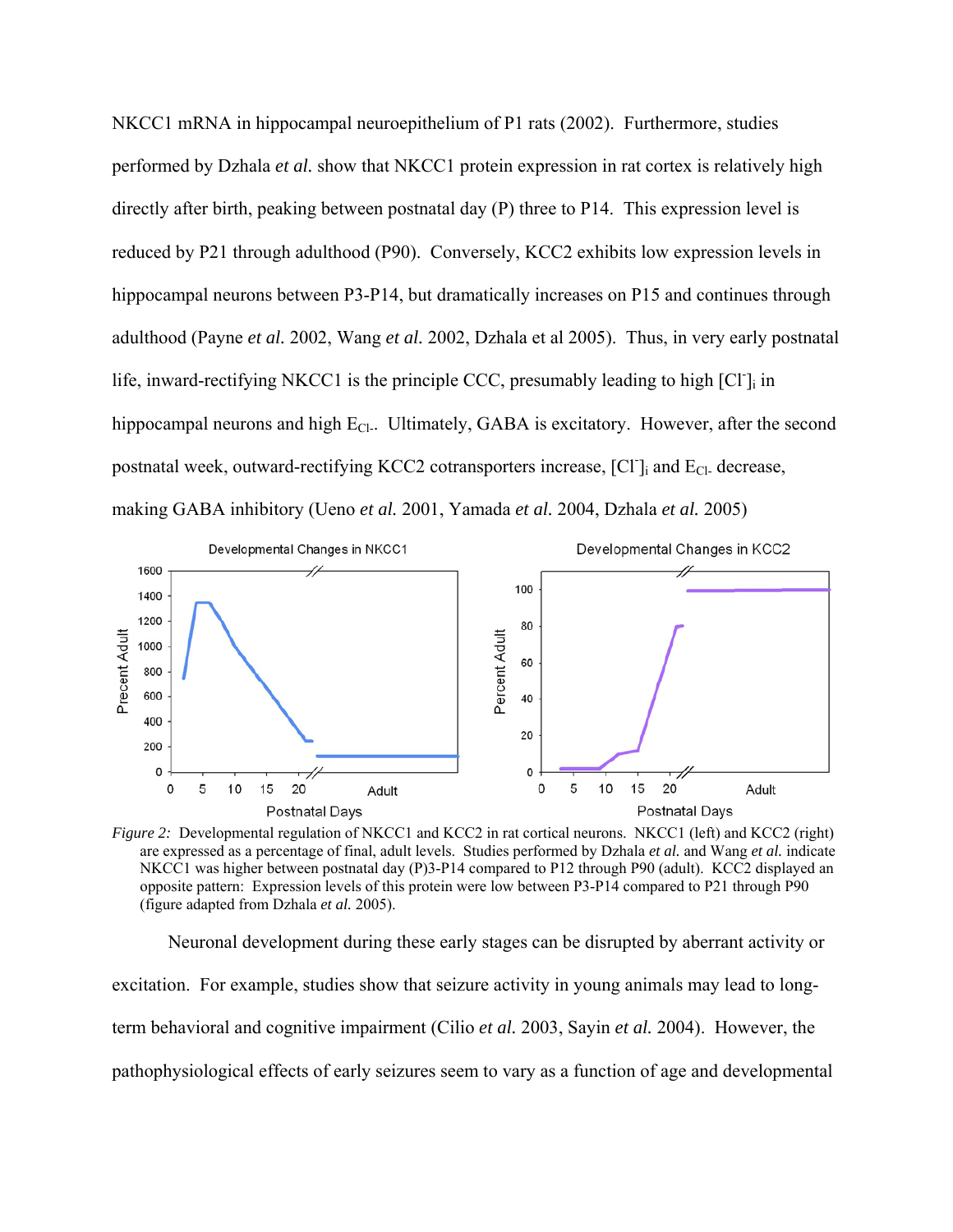stage, pointing to specific "critical periods" in neuronal maturation (Cilio *et al.* 2003). These stages seem to result in maturation of inhibition. In particular, the dentate gyrus of the hippocampus undergoes considerable development after birth (Sayin *et al. under review*). A study by Sayin *et al.* (*Figure 3*) found rats that experienced seizures during P20-30 displayed long-term reduction of inhibition and increased seizure susceptibility in adulthood (2006). This study concluded that "seizures during P20-30 irreversibly modified functional properties of inhibitory circuitry and capacity for plasticity in the [dentate gyrus]" (2006).



*Figure 3*: Relationships between long-term effects of seizures during development on paired pulse inhibition and seizure susceptibility in adulthood. **A)** Long-term effects of seizures on PPI in the dentate gyrus and susceptibility to kindling in P95 adult rats that experienced seizures evoked by hyperthermia, PTZ, and KA at ages P1-P90. The long-term alterations in PPI and susceptibility to kindling induced by postnatal seizures evoked by different methods varied systematically as function of age. Seizures during P20-30 reduced PPI in adulthood and were associated with acquisition of increased sensitivity to kindling persisting into adulthood. Seizures at P31-90 increased PPI but also increased sensitivity to kindling. **B)** Summary of the long-term patterns of alterations in PPI and kindling susceptibility as a consequence of seizures during postnatal periods of P1-20 , P20-30, and P31-90 (Sayin et al. *under review*)

Given these observations, how do chronic class V seizures change the short and long term expression of NKCC1 and KCC2 in adult rats? Furthermore, do seizures during certain "critical periods" of neuronal development cause dysfunctional expression of NKCC1 or KCC2 and long-term seizure susceptibility?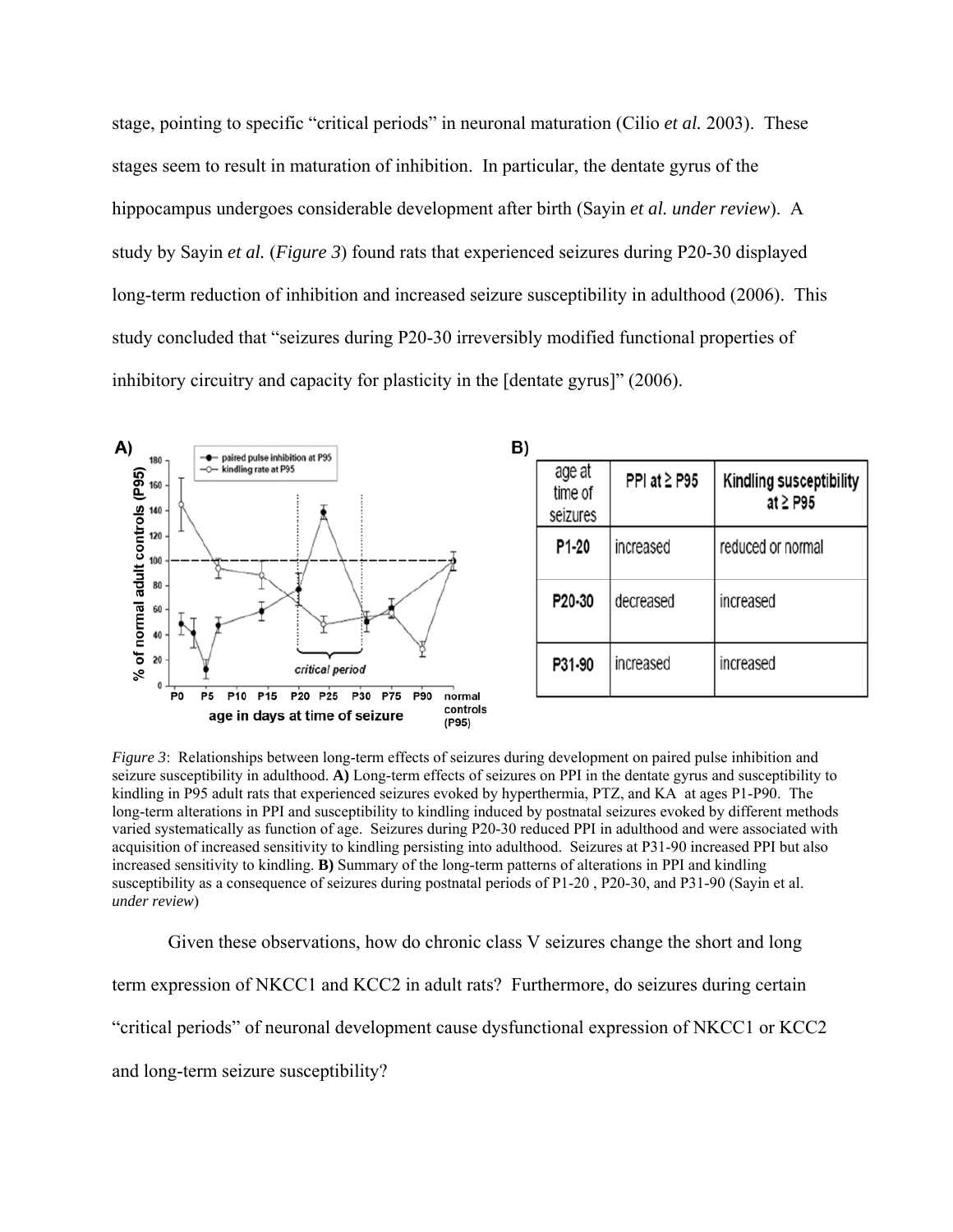Because of the intimate relationship between CCCs and the excitatory/inhibitory actions of GABAA receptors, it is hypothesized that the loss of GABA-mediated inhibition characteristic of epileptogenic activity is due to a modification of normal NKCC1 and/or KCC2 expression levels. Notably, the hippocampi of KCC2 knockout mice are exceptionally hyperexcitable; these animals die immediately after birth, presumably by GABA-induced excitation (Payne *et al.* 2003, Muñoz *et al.* 2006). Interestingly, NKCC1-null mice or mice with 20-30% of normal KCC2 expression levels display no physiological aberrations (Payne *et al.* 2003). Furthermore, drugs that target NKCC1 or KCC2 also point to their role in GABAergic functions. Hochman *et al.* showed that epileptiform activity in hippocampal slices induced by a GABA<sub>A</sub> agonist was counteracted by furosemide, a NKCC1 inhibitor (1995). Further, selective inhibition of NKCC1 by bumetanide in neonatal rats increased GABA-induced inhibition (Dzhala *et al.* 2005). Notably, bumetanide served as a superior anticonvulsant in neonatal rats than phenobarbitol, a common drug used to treat epilepsy in adult humans (Dzhala *et al.* 2005).

 We hypothesized that the hippocampi of adult rats that experienced class V seizures would display a permanent upregulation of NKCC1 and/or downregulation of KCC2 compared to unkindled rats. We also hypothesized rats that experience seizures during the critical period (postnatal days 20-30) would show long term dysfunction in hippocampal NKCC1 and/or KCC2 expression compared to rats that did not experience seizures. To test this hypothesis, we used Western blotting and densitometry to quantify the expression level of NKCC1 and KCC2 in adult rats (> P90) that had experienced from three to spontaneous (unelicited) class V seizures and those that had experienced ADs only compared to rats that had experienced no seizures. These groups were sacrificed either 24 hours or three months after their last seizure event. To analyze the developmental effects of seizures on NKCC1 and KCC2, we used similar techniques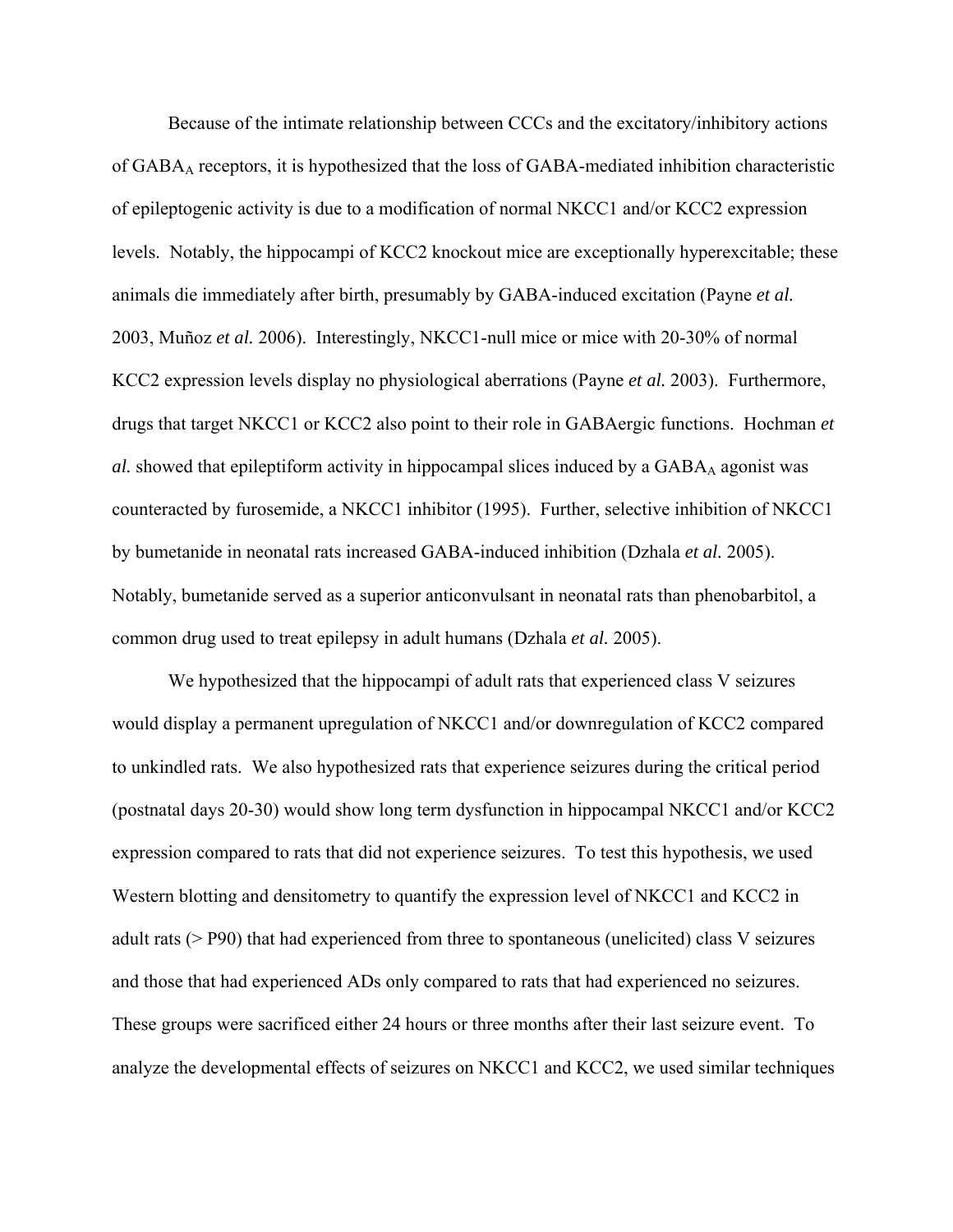to quantify expression levels in animals that had experienced a seizure event on P1, P25, and P35 (sacrificed either 24 hours or 90 days after seizure activity).

### *Materials and Methods*

#### *Adult Kindled Animals*

 Adult male Sprague Dawley rats (Harlan, Madison, WI) were anesthetized with ketamine (80 mg/kg) and xylazine (10 mg/kg) and stereotaxically implanted with an insulated, stainlesssteel bipolar electrode for stimulation and recording. The electrode was implanted in either the olfactory bulb (9 anterior, 1.2 lateral, 1.8 ventral with respect to bregma) or the perforant path (8.1 mm posterior, 4.4 mm lateral, 3.5 ventral with respect to bregma), and was fixed to the skull with acrylic.

 After a 1 week recovery period prior to the surgical implantation, the unrestrained awake implanted rats received twice daily kindling stimulation (5 days per week) with a 1 sec train of 62 Hz biphasic constant-current 1msec square wave pulses. The stimulation was delivered at the lowest intensity that evoked an AD. Evoked behavioral seizures were classified according to standard criteria and ranged from class I seizures (behavioral arrest) to class V seizures (bilateral tonic-clonic motor activity with loss of postural tone) (Sutula and Steward, 1986), which are comparable with partial complex seizures with secondary generalization. Kindled rats were killed at a minimum of 24 hours after the last evoked seizure for Western blot analysis. All procedures were reviewed and approved by the Research Animal Resources Committee (University of Wisconsin).

#### *Postnatal Animals*

Seizures were induced in male Sprague Dawley (Harlan, Madison, WI) rats by administration of kainic acid (described below) on specific postnatal (P) days: P1, P25, and P35. Kainic acid was dissolved in saline and administered subcutaneously to rats in 1 mg/kg dosages.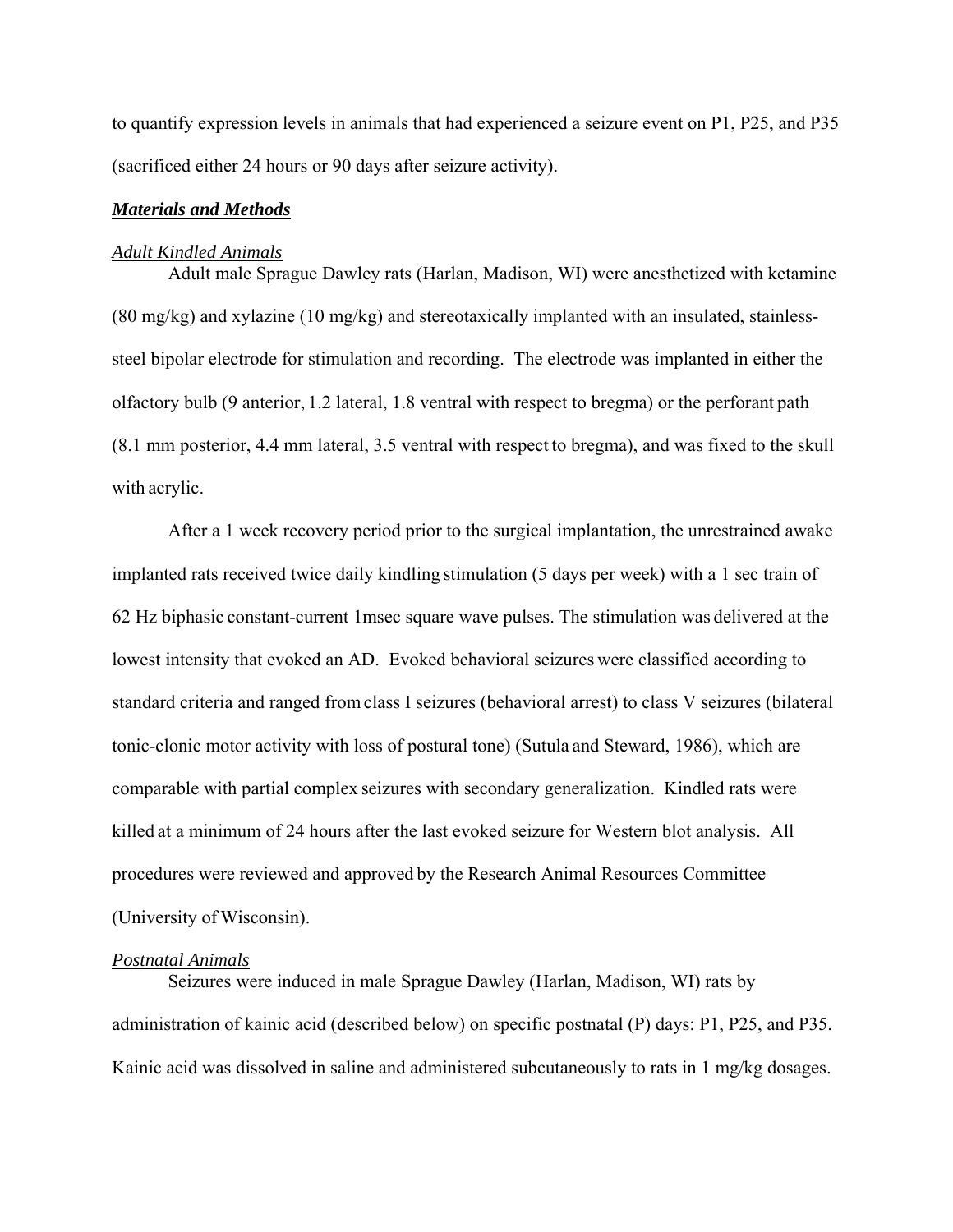Control animals were injected with saline solution of equivalent volume. Rats were observed for seizure activity for approximately 1-2 hours and returned to their litters or cages for normal animal care. Rats that experienced seizures and the corresponding controls (saline-injected) were sacrificed either 24 hours later or when they reached adulthood (> P90). All procedures were in accordance with the Research and Animal Care Committee of the University of Wisconsin.

#### *Isolation of Hippocampi*

 At the appointed time after the evoked seizure or injection of saline, rats were anesthetized with isoflourane, euthanized by decapitation, and the brain was removed and placed in 4°C saline solution. The hippocampi of both hemispheres were then removed by blunt dissection and immediately frozen in liquid nitrogen. Samples were stored at -80°C.

#### *Tissue Extraction*

 Hippocampi of seizure-induced and control rats were placed in isolation buffer consisting of 0.22M mannitol, 0.075M sucrose, 1mM EGTA, and protease inhibitors at 4°C, then homogenized and centrifuged for 3 minutes in 5000rpm. The supernatant was then collected and centrifuged at 10,500rpm for 8 minutes. The resulting pellet was then resuspended in 20μL SDS lysis buffer and 0.2μL protease inhibitor per 0.01g of initial hippocampal tissue. Each sample was then sonicated for 15 seconds and centrifuged at 12,000rpm for 30 minutes. The resulting supernatant was collected and stored at -80°C.

## *Western Blots*

 The supernatant protein extracted by the method above was analyzed by the BCA method using a DC Protein Assay (Bio-Rad Laboratories) and BioMate 3 UV-Vis Spectrophotometer (Thermo Scientific). Samples were then prepared with 50μg total protein, 5μL 5x SDS loading buffer containing 10% β-mercaptoethanol, and diluted to 25μL total volume. The protein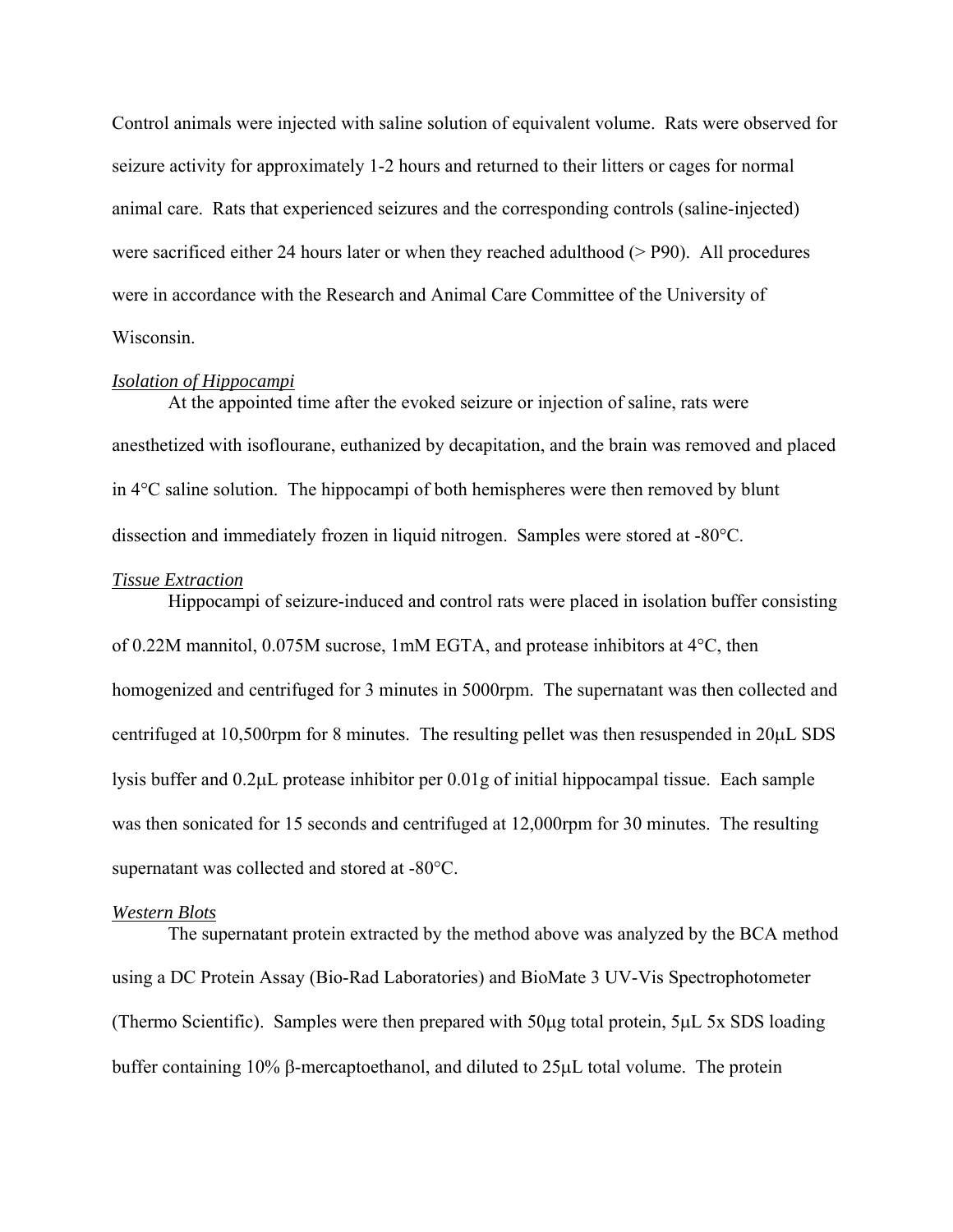samples were heated for  $> 3$  minutes at 95°C. The resulting lysates were separated on a Tris-HEPES-SDS 4-20% gradient gel (Pierce) in 1x SDS-Hepes running buffer at 500V and 35mA for two hours.

 The resulting gel separation was then transferred onto PVDF transfer membrane (0.45μm, Pierce) soaked briefly in methanol prior to use. Transfers were performed overnight at 23V at 4°C. Blots were incubated in 5% nonfat milk in TBST (150mM NaCl, 20mM of 1M pH 7.5 Tris buffer, and 0.1% Tween 20) for one hour (25°C) or overnight (4°C) with shaking, for 1- 2 hours in primary antibody to NKCC1 (T4 mouse monoclonal antihuman colonic T84 epitheial  $Na^+$  - K<sup>+</sup> - Cl<sup>-</sup> co-transpoter, unconjugated) or KCC2 (rabbit polyclonal anti-K<sup>+</sup> - Cl<sup>-</sup> cotransporter, unconjugated), rinsed 3x in 150mM TBST, incubated with HRP conjugated secondary IgG for 1 hour, rinsed 3x in 150mM TBST, and visualized by enhanced chemiluminescence (ECL Western Blotting Substrate, Pierce) in the linear range.

#### *Analysis*

Quantification of the resulting images was performed using ImageJ image processing and analysis software. Band intensities were normalized within animals by comparison with blot images that probed for actin. The band intensities of NKCC1 or KCC2 for experimental animals were expressed relative to their respective controls. These values were averaged within each experimental group; significant differences were determined using ANOVA analysis ( $p \le 0.05$ ).

## *Results*

*Figure 4* displays the relationship between number of class V seizures and the band intensity of NKCC1 protein (relative to animals that had not experienced seizures). Animals used for this data were sacrificed within 24 hours of their last class V (ClV) seizure. The representative Western blot (*4A*) shows that NKCC1 protein expression is upregulated in animals that experienced at least three class V seizures compared to control animals (no seizures). A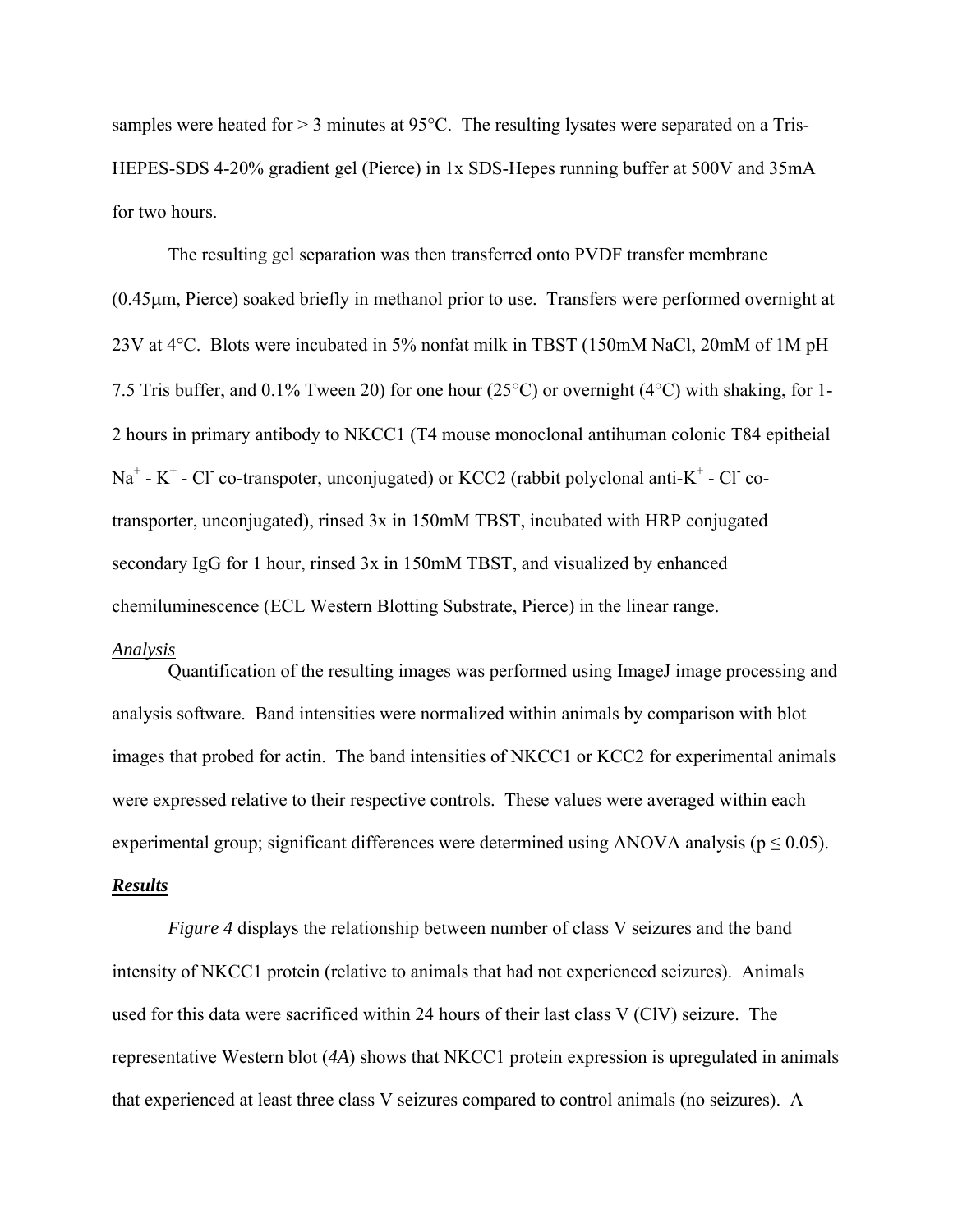compilation of data from multiple Westerns (*Figure 4B*) shows that NKCC1 expression increases with induction of CIV seizures, and that this increase becomes statistically significant ( $p \le 0.05$ ) after 19-24 ClVs. Furthermore, data trends also suggest that there is a direct relationship between ClV seizures and the expression of NKCC1. Sample sizes for each group are as follows: control (n = 6), 3ClV (n = 4), 6-11ClV (n = 5), 19-24ClV (n = 5), 34-50ClV (n = 4), 69-75ClV ( $n = 2$ ), spontaneous ( $n = 3$ ).



*Figure 4:* Relative NKCC1 band intensity for kindled rats compared to control (unkindled) samples, sacrificed within 24 hours of the last class V (ClV) seizure. **A)** Illustrative Western blot. Trends indicate that NKCC1 expression is relatively low in unkindled rats, but increases with induction of ClV seizures. **B)** Compilation of Western blot data of relative NKCC1 band intensity. Results show that hippocampal NKCC1 expression is higher in rats that experience ClV seizures compared to rats that had not experienced seizures. Trends may also suggest that the increase of NKCC1 expression in hippocampus extracts is directly related to the number of ClV seizures an animal experiences. \*Indicates a statistical difference from the control ( $p \le 0.05$ ).

*Figure 5* shows data for relative band intensities of KCC2 protein as a function of ClV

seizures (sacrificed within 24h of the last ClV seizure). The representative Western blot (*5A*)

shows that KCC2 protein expression does not appreciably change compared to control animals

with no seizures. Compiled data (*Figure 4B*) substantiates this observation; however, a

statistically significant difference from the control ( $p = 0.039$ ) occurs for animals that

experienced spontaneous ClV seizures. No KCC2 data was obtained for the 6-11ClV or 69-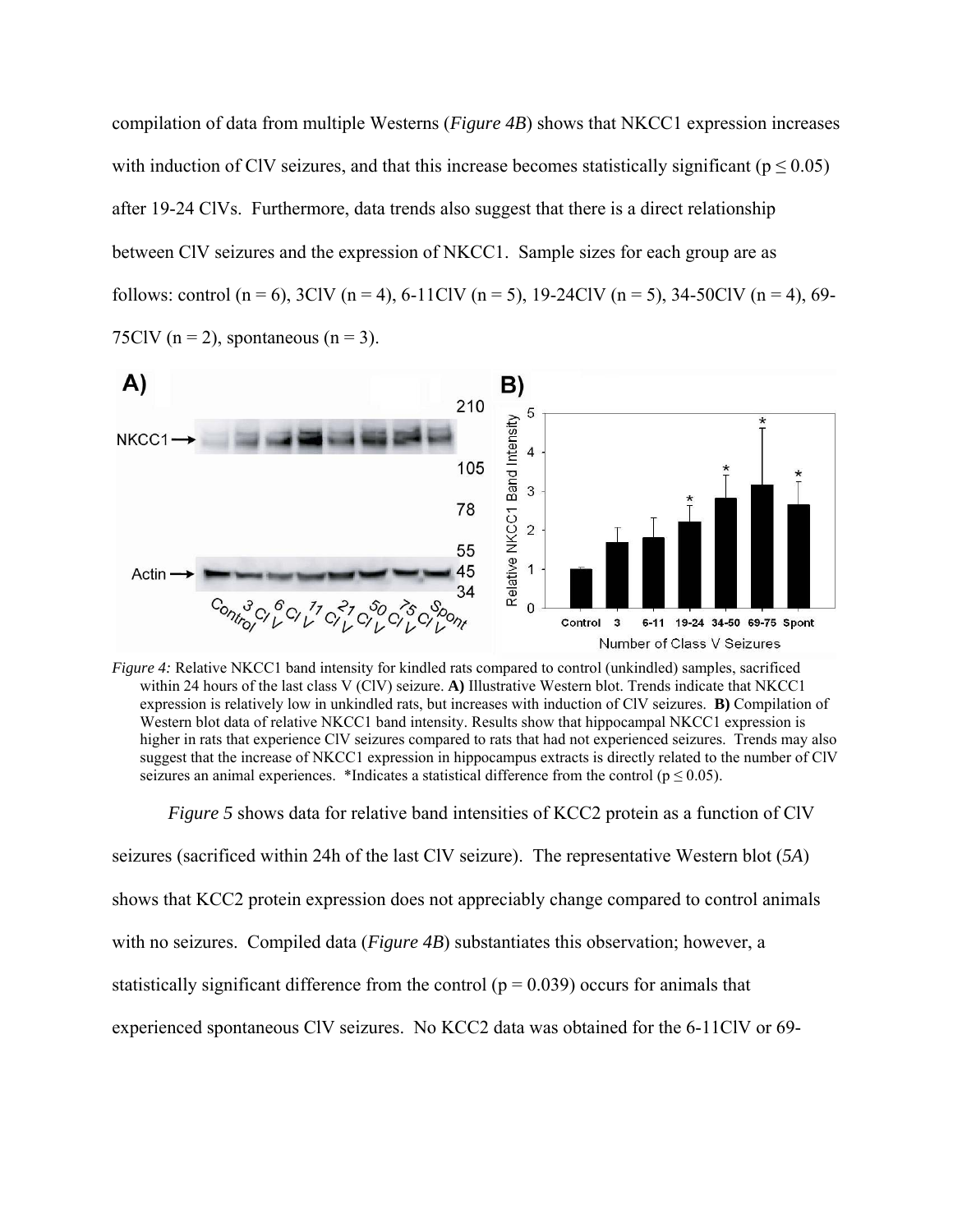75ClV groups; therefore these groups were omitted from the figure. Sample sizes are as follows: control (n = 3), 3ClV (n = 2), 19-24ClV (n = 4), 34-50ClV (n = 2), spontaneous (n = 2).



*Figure 5*: Relative band intensities of KCC2 for kindled rats compared to control (unkindled) samples. Animals used for this data were sacrificed within 24h of their last class V (ClV) seizure. Western blot analysis showed that KCC2 expression did not appreciably change for rats that experienced up to 50 class V seizures. No KCC2 data was obtained for the 6-11ClV or 69-75ClV groups; therefore these groups were omitted from the figure. \*Indicates a statistical difference from the control ( $p \le 0.05$ ).

*Figure 6* juxtaposes the data in *Figures 4* and *5* to contrast the relative NKCC1 and

KCC2 band intensity as a function of ClV seizure.





*Figure 6:* Relative NKCC1 band intensity for kindled rats compared to control (unkindled) samples, sacrificed within 24 hours of the last seizure. KCC2 expression remains relatively constant, while NKCC1 increases with induction of ClV seizures. No KCC2 data was obtained for the 6-11ClV or 69-75ClV groups; therefore these groups were omitted from the figure. \* Indicates a statistical difference from the control ( $p \le 0.05$ ).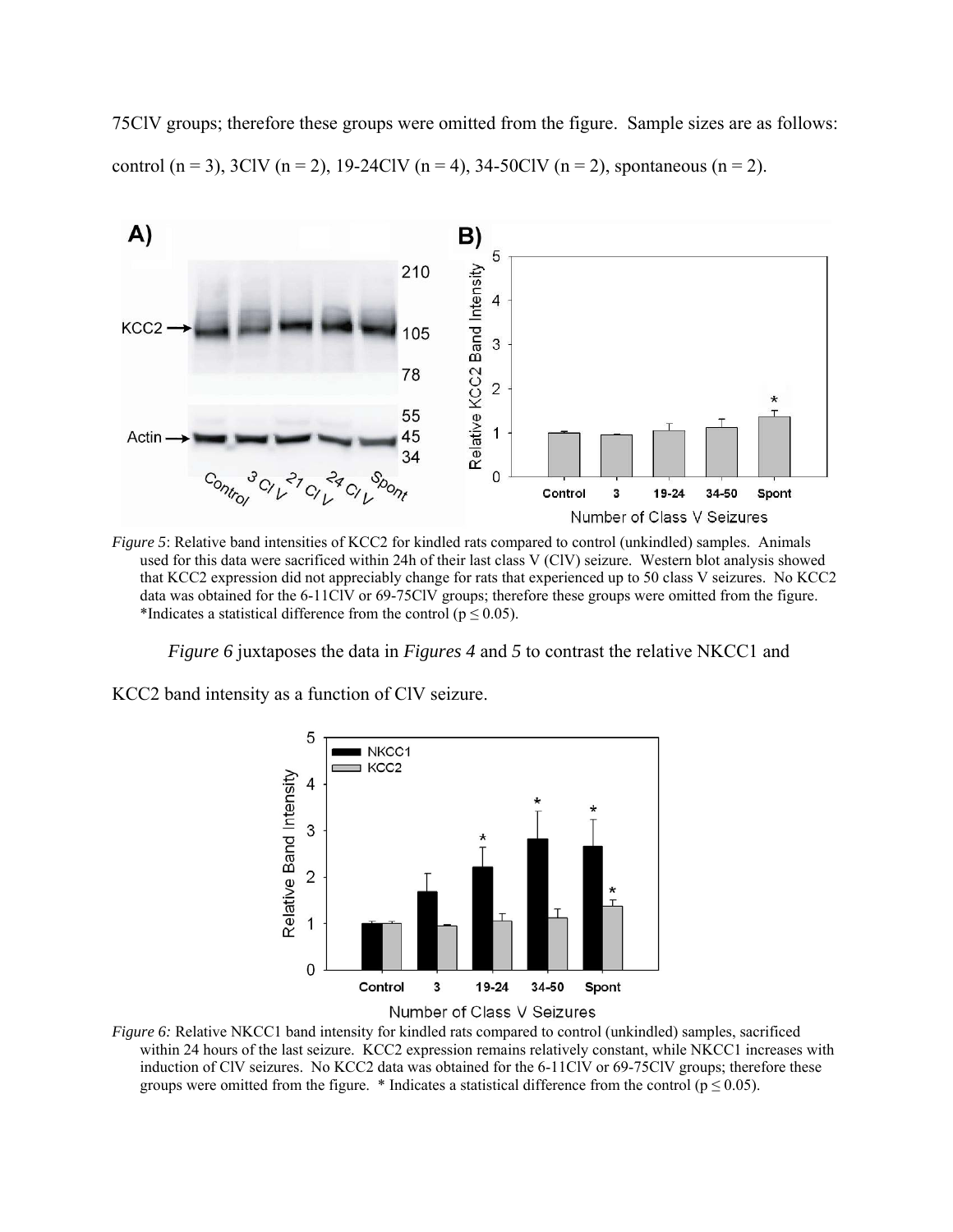*Figure 7* shows the relative NKCC1 and KCC2 band intensities for rats that experienced ADs (class I, II, III, and IV) compared to 3 ClVs. The representative Western blot (*Figure 7A*) indicates that NKCC1 and KCC2 expression do not appreciably change with AD activity. However, compiled data (*7B*) may indicate that NKCC1 band intensities are slightly (but not statistically) lower in AD animals. KCC2 band intensities did not display an appreciable difference in either AD or 3 ClV animals compared to the control. Sample sizes for NKCC1 are as follows: control  $(n = 6)$ , AD  $(n = 4)$ , 3ClV  $(n = 4)$ . For KCC2: control  $(n = 3)$ , AD  $(n = 4)$ ,  $3CIV (n = 2)$ .



*Figure 7:* Relative NKCC1 and KCC2 band intensities for kindled rats compared to control (unkindled) samples, sacrificed within 24 hours of the last seizure. Trends indicate that NKCC1 expression is upregulated when rats experience a total of 3 ClV seizures, but may be downregulated with less severe seizure activity (after discharge, AD). KCC2 expression remains relatively stable regardless of seizure intensity.

We also investigated the longevity of the these changes in cotransporter expression.

*Figure 8* shows the relative NKCC1 and KCC2 band intensities for rats that experienced ~20-30 ClVs, scarified 24 hours or three months after their last seizure activity, respectively. Trends indicate that NKCC1 band intensities remained elevated in rats that had not experienced seizures for three months. Furthermore, the NKCC1 density appears higher than the 24 hour tissue. Conversely, analysis of KCC2 band intensities show that expression levels do not change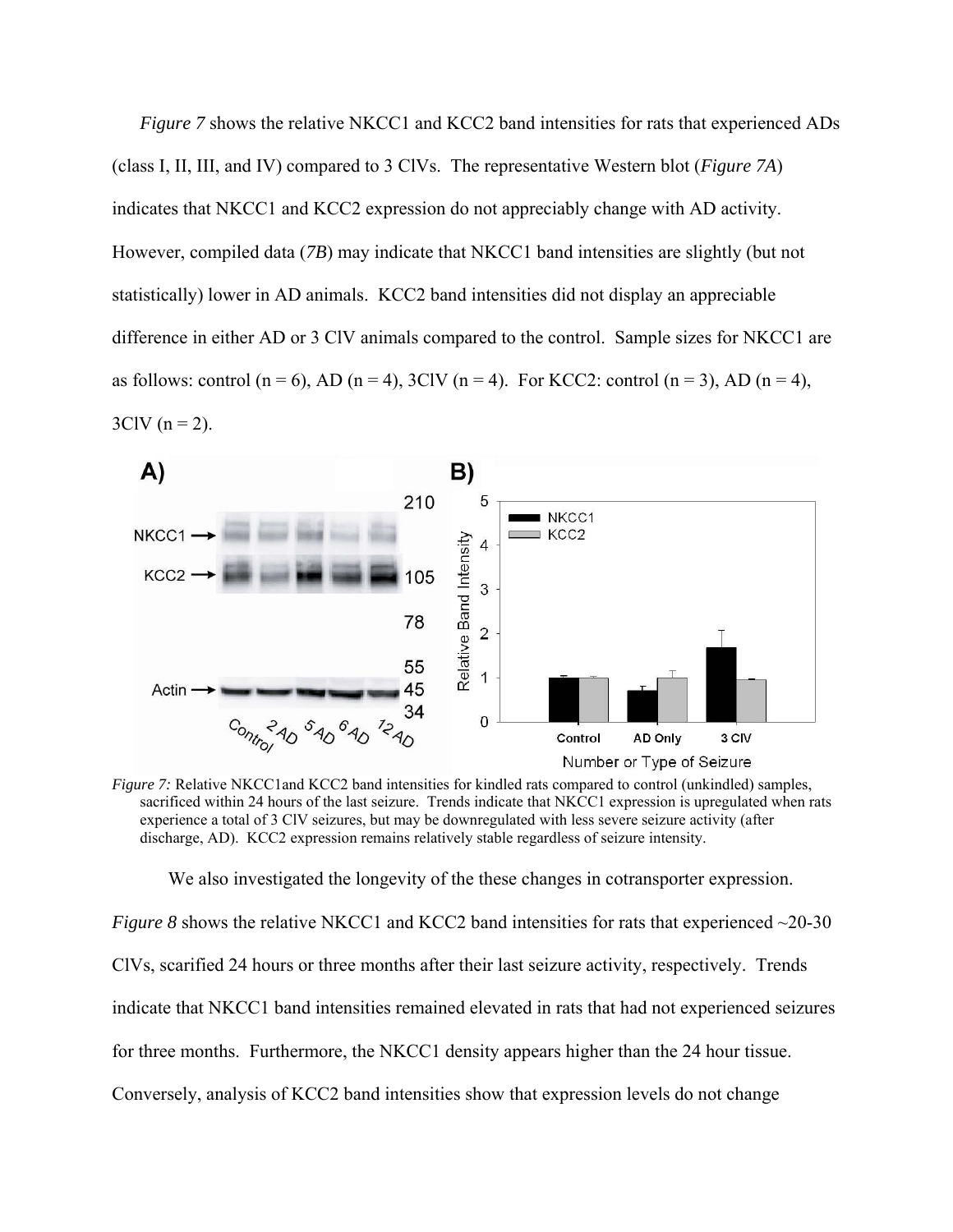substantially either 24 hours or three months after the last induced ClV seizure. Sample sizes for NKCC1 are as follows: control (n = 6), 19-34 ClV (n = 6), 3 Month 23-27 ClV (n = 3). For KCC2: control (n = 3), 19-34 ClV (n = 5), 3 Month 23-27 ClV (n = 3).



*Figure 8:* Relative NKCC1and KCC2 band intensities for kindled rats compared to control (unkindled) samples, sacrificed 24 hours or 3 months after induction of the last ClV seizure, respectively. Data shows that NKCC1 expression remains elevated in rats that have experienced  $\sim$ 20-30 ClVs for up to three months after the last induced seizure. \*Indicates a statistical difference from the control ( $p \le 0.05$ ).

 Finally, we collected preliminary data on the effects of seizures during various stages of development, focusing on the aforementioned "critical period" between P20-30. Notably, *Figure 9* shows rats that experience seizures on P25 display decreased levels of KCC2 protein both 24 hours (*Figure 9A*) and 90 days (*Figure 9B*) after the event, with little change in NKCC1 levels. Conversely, seizures on P1 and P35 do not show an appreciable trend in either cotransporter. However, no significant difference arose to substantiate this qualitative observation. See *Appendix* for n values of each group.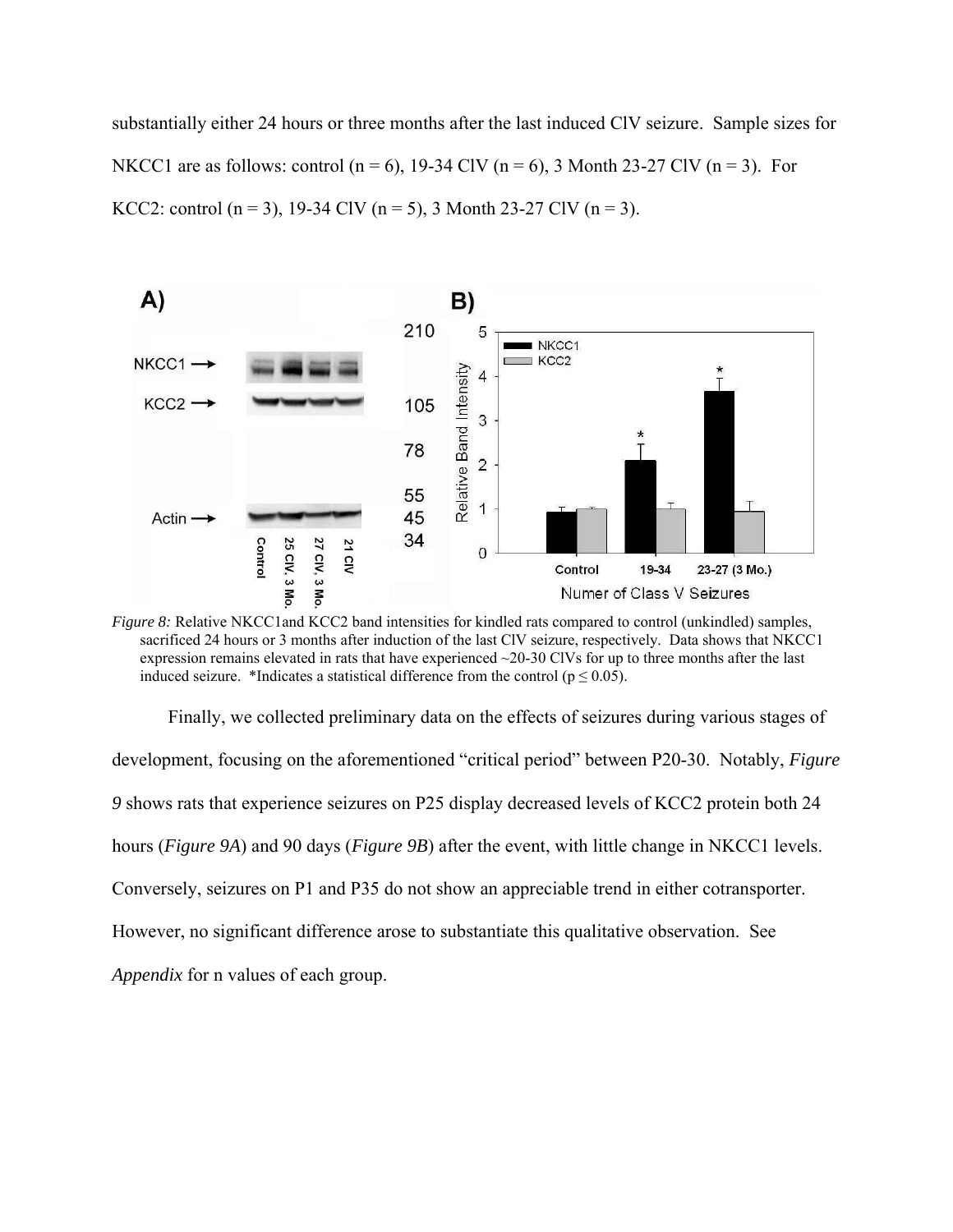

*Figure 9:* Relative NKCC1 and KCC2 band intensities for rats injected with kainic acid on a specific postnatal (P) day, relative to control animals injected with saline at the same stage of development. **A)** Animals sacrificed 24 hours after an induced seizure. Trends show rats that experience a seizure on P25 display lower KCC2 levels 24 hours after the event. **B)** Animals sacrificed 90 days after an induced seizure. Results show rats that have a seizure on P25 display decreased KCC2 density 90 days after the event. **C)** Representative Western blots for the experimental groups.

### *Discussion*

 We hypothesized that the hippocampi of adult rats that experienced class V seizures would display a permanent upregulation of NKCC1 and/or downregulation of KCC2 compared to unkindled rats. The results in *Figures 4-8* support this hypothesis and suggest that the increased propensity for seizures observed in kindling is—at least, in part—due to changes in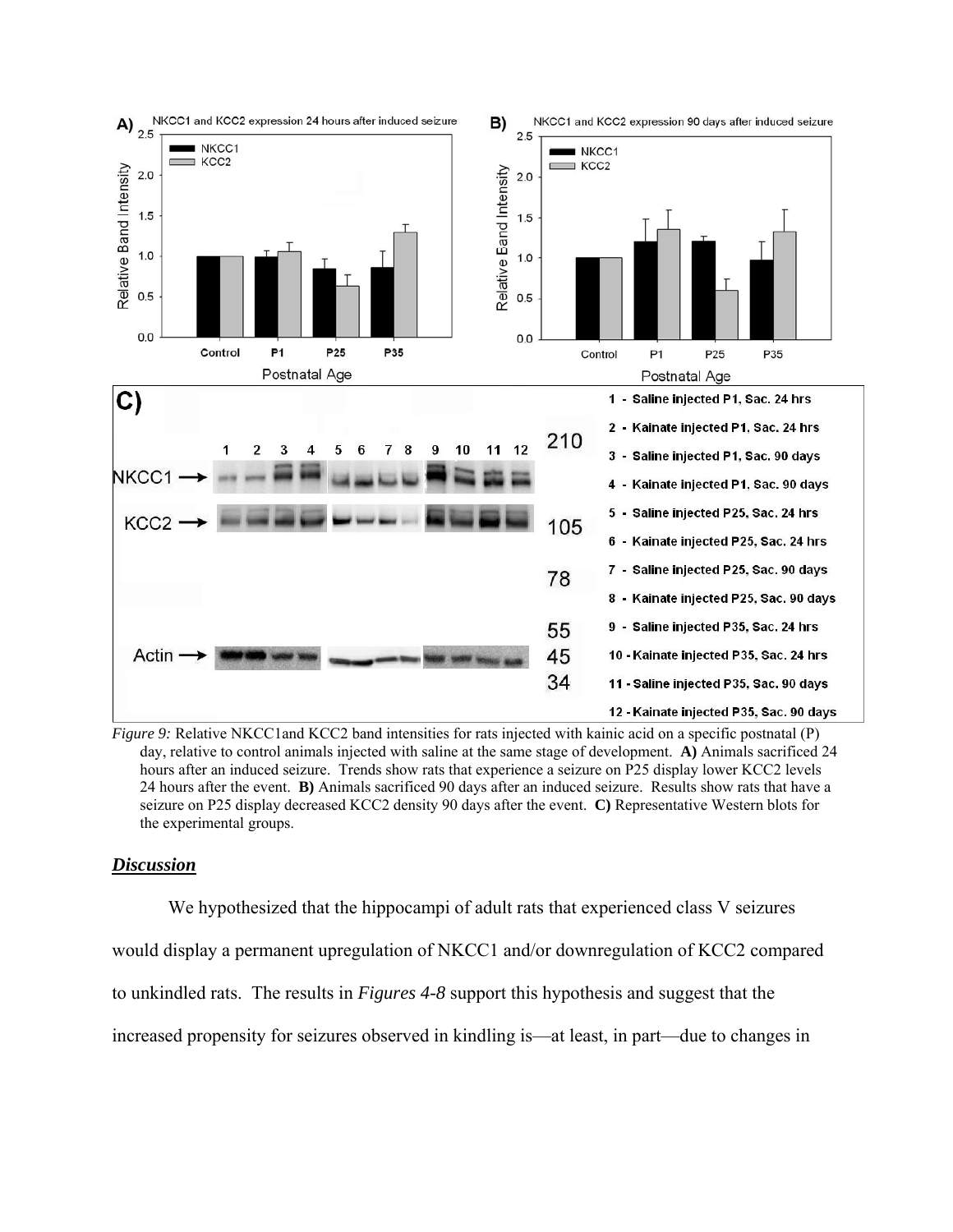chloride-cation cotransporter expression levels that reduce [Cl<sup>-</sup>]<sub>i</sub>, which subsequently reduces GABA<sub>A</sub>-mediated inhibition.

 Results in *Figure 4-6* show that the density of NKCC1 is higher in the hippocampi of animals that experienced at least three class V seizures compared to control animals with no seizures. Additionally, we see no apparent difference in KCC2 expression between animals that experience ClV seizures versus the unkindled animals. The increased expression of NKCC1 without compensatory increases in KCC2 resulted in higher [Cl<sup>-</sup>]<sub>i</sub> and decreased E<sub>Cl</sub>. These cellular changes thereby reduced the hyperpolarizing capacity of GABA<sub>A</sub> receptors in hippocampal neurons. These effects decreased the number or strength of IPSPs, reduced inhibition in hippocampal neurons, and increased excitability and seizure activity. Importantly, the increased NKCC1 with unchanged KCC2 expression in *Figure 6* indicates dysfunction in hippocampal cotransporter expression in rats that have experienced class V seizures. Thus, these results may point to a cotransporter and [Cl<sup>-</sup>]-based mechanism for epileptogenesis.

 Though a statistically significant increase in NKCC1 density (relative to unkindled rats) only appeared in rats that experienced more than  $\sim$ 20 ClV seizures, we anticipate larger sample sizes would expand the observed statistical difference to groups of rats that experienced fewer than 20 ClV seizures. Indeed, we qualitatively observe an increase in NKCC1 expression in both *Figure 4A* and *4B*.

We also observed a significant increase in KCC2 expression for spontaneous animals (*Figure 5B*). However, the small sample size  $(n = 2)$  of this group leads us to question the validity of these results. We project that further analysis with more animals will eliminate this difference. However, should later data substantiate the increased expression of KCC2 in these animals, we might attribute these alterations to the highly dysfunctional nature of spontaneous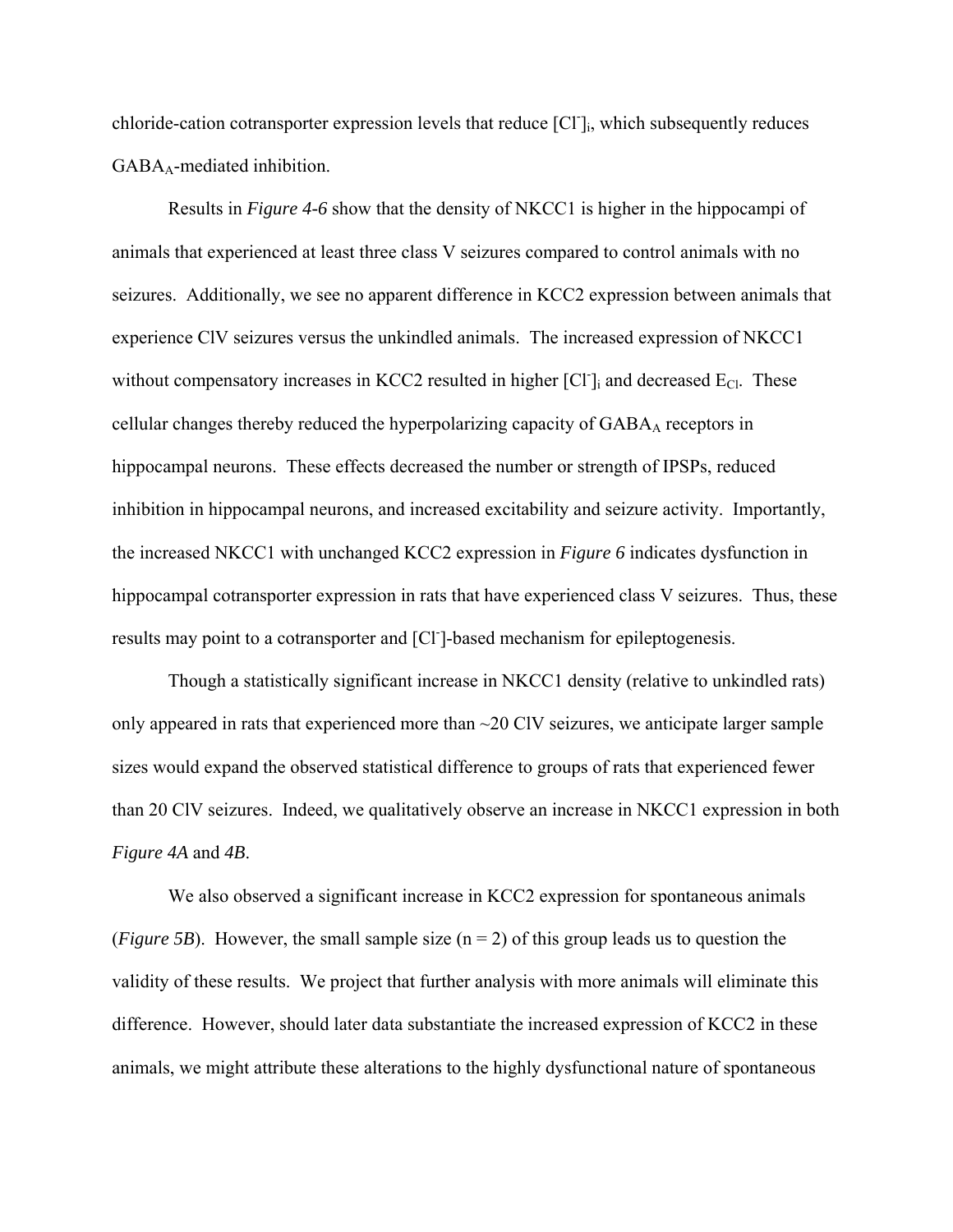hippocampal neurons. Namely, rats that experience spontaneous seizures do not require stimulation for induction of ClVs. Therefore, the increase in KCC2 expression we observe in *Figure 5B* may be due to a loss of neuronal protein regulation or—conversely—an acute compensatory mechanism to reduce hyperexcitability.

 Results in *Figure 7* show rats that experienced AD (i.e. Cl I, II, III, or IV seizure behavior) did not display an appreciable change in KCC2 expression, with a slight decrease in NKCC1 expression. This trend coincides with those observed in *Figure 6*. Additionally, when we contrast AD and 3 ClV rats (*Figure 7B*), we observe a qualitative increase in NKCC1 expression after induction of ClV seizures. This apparent difference between AD and ClV animals may indicate that increased NKCC1 expression is an important component of the progression to ClV seizure activity. Significantly, these results coincide with previous investigations, which show initial kindling-induced seizures increase GABA-dependent inhibition, but this inhibition is reduced with the emergence of class V seizures (Sayin *et al.* 2003).

*Figure 8* shows that NKCC1 expression remains high three months after the last kindling-induced ClV seizure. Thus, the elevated expression levels of NKCC1 in kindled animals are a lasting phenomenon. Furthermore, *Figure 8B* correlates with characteristics of both kindling and epilepsy: The neuronal changes induced by repeated seizures are essentially permanent (Sutula and Ockuly 2006). Interestingly, the three month tissue appears to have relatively higher NKCC1 expression levels compared to the 24 hour tissue. This result suggests that changes in cotransporter expression continue, even after cessation of stimulations. However, further analysis involving more animals with various numbers of ClV seizures is necessary to confirm this observation.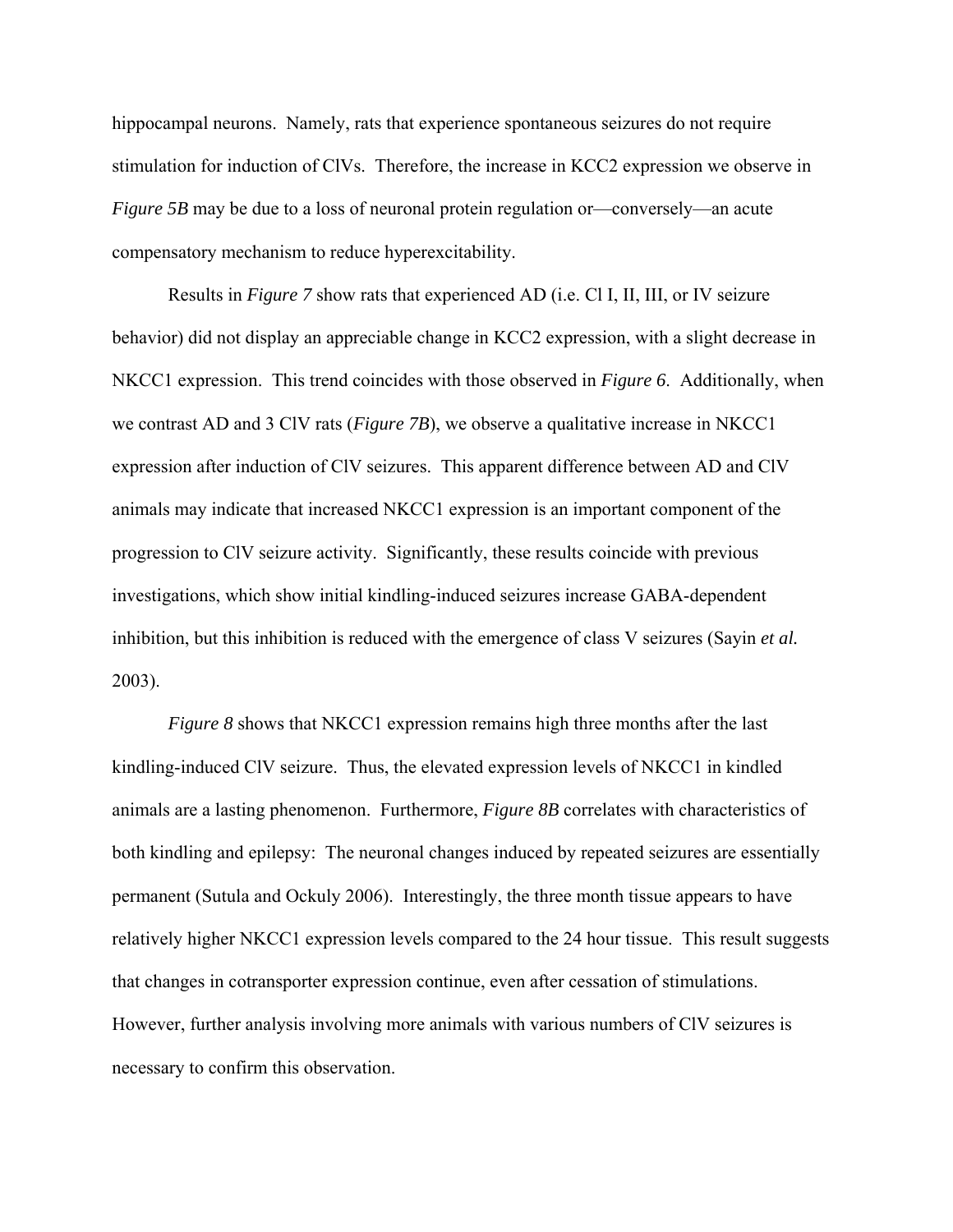We also hypothesized rats that experience seizures during the critical period (postnatal days 20-30) would show long term dysfunction in hippocampal NKCC1 and/or KCC2 expression compared to rats of the same age that did not experience seizures. The results in *Figure 9* support this hypothesis: Rats that experience a kainate-induced seizure at P25 display decreased KCC2 expression levels both 24 hours and 90 days after the event, with little change in NKCC1 expression. These alterations would have the same overall effect as those described for *Figures 4-6*: increased [Cl<sup>-</sup>]<sub>i</sub>. However, in this case, decreased KCC2 expression reduces the outward movement of Cl and ultimately increases excitability of hippocampal neurons.

Most notably, the change in KCC2 expression is observed in rats injected at P25 but not P1 or P35. This data supports the theory of a critical period of neuronal development between P20-30. Furthermore, the decreased KCC2 expression in P25-injected animals is observed in adulthood (> P90). Thus, this result correlates with the study conducted by Sayin *et al.*, which found that seizures during P20-30 caused long-term reduction of inhibition in neural tissue (*under review*). Furthermore, the trends observed in *Figure 9* may show that decreased KCC2 expression is one of mechanisms that mediate the permanent alteration of inhibitory circuitry caused by developmental-stage seizures.

P1 and P35 animals displayed a high degree of variability for both NKCC1 and KCC2 expression levels. For example, some animals showed increased expression of a particular cotransporter, while other animals of identical age and treatment showed decreased expression. This discrepancy correlates with previous observations: The pathophysiological effects of early seizures are highly variable and depend on stage of development (Cilio *et al.* 2003, Sayin *et al.* 2004).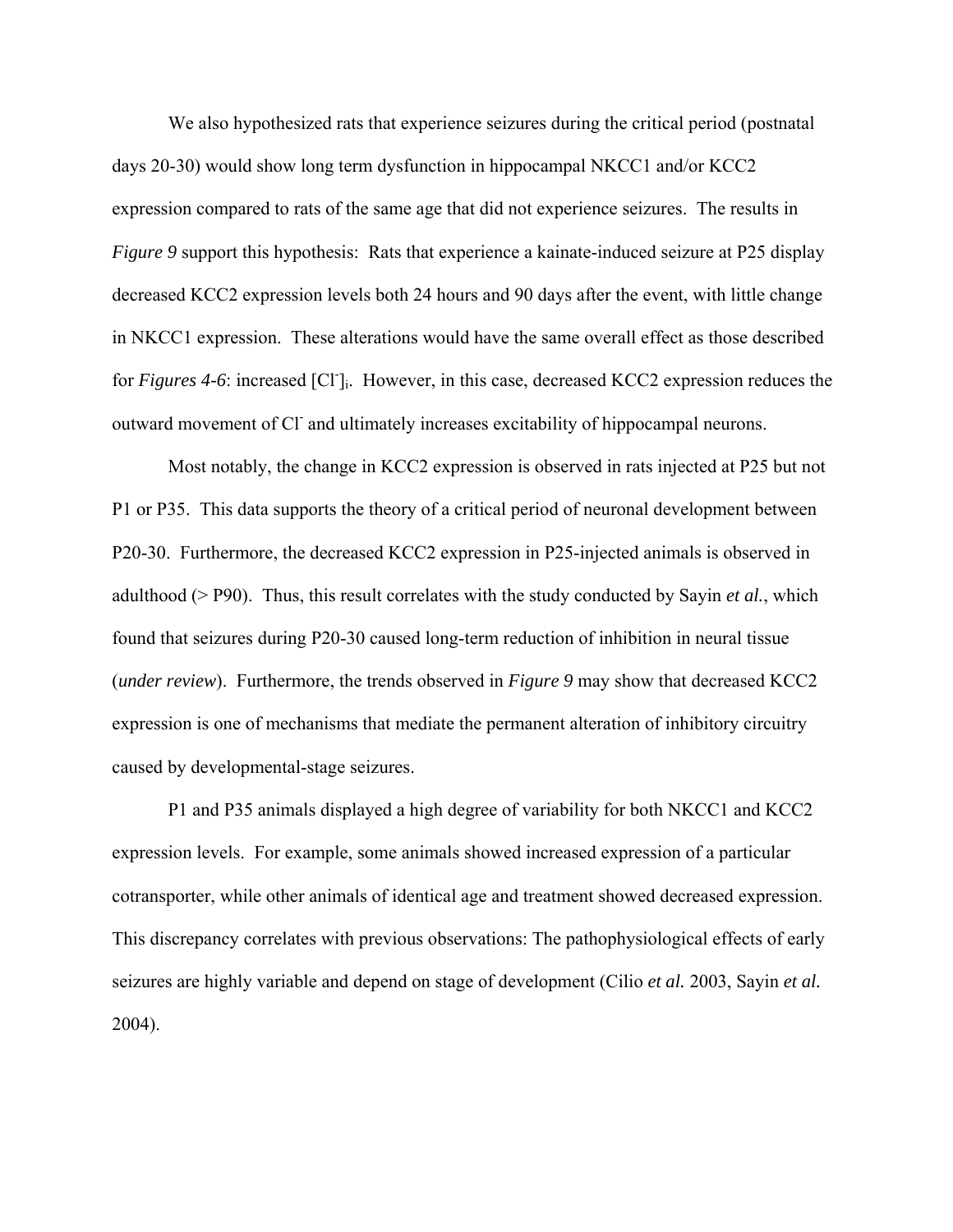We observed long-term, increased NKCC1 expression in rats that experienced class V seizures. This change was not observed in animals that experienced ADs in kindling. Evidence from numerous studies suggests that the characteristic hyperexcitablility found in kindling models and epilepsy stems from a disruption of the delicate balance between excitatory and inhibitory synaptic activity (Fisher *et al.* 2005, Jin *et al.* 2004). Thus, increased NKCC1 expression may be an important factor that medicates the progressive excitability characteristic of epileptogenesis. Interestingly, seizures during the critical period result in decreased KCC2 expression, leading to increased seizure propensity in adult life. Thus, the results of this study indicate that CCCs may play a fundamental role in GABAergic function and neuronal activity. Currently, medical treatments for epilepsy target the GABA system by augmenting GABAA activity or inhibiting the removal of GABA from the synaptic cleft (Delpire 2000). However, this approach does not address the balance between internal and external [Cl- ] that mediates the excitatory or inhibitory actions of the  $GABA_A$  receptor itself. The intimate relationship between neuronal excitability and cotransporter expression may be an important avenue for new anticonvulsant drug development.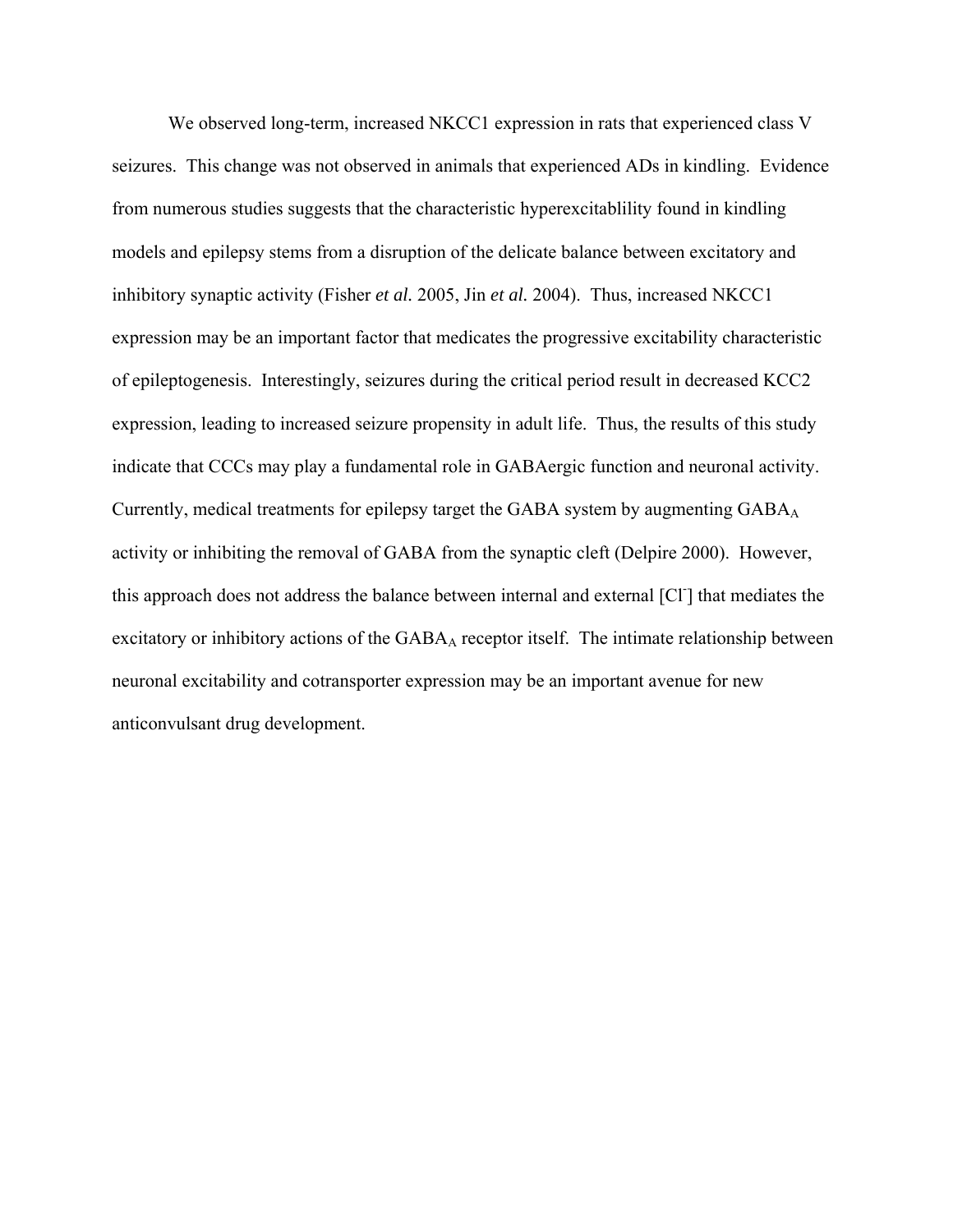# *References*

- 1. Cilio, Maria Roberta, Yoshimi Sogawa, Byung-Ho Cha, Xianzeng Liu, Li-Tung Huang, and Gregory L. Holmes. (2003) Long-term Effects of Status Epilepticus in the Immature Brain Are Specific for Age and Model. *Epilepsia* 44(4): 518-528.
- 2. Cohen, Ivan, Vincent Navarro, Caroline Le Duigou, and Richard Miles. 19 May 2003. Mesial temporal lobe epilepsy: A pathological replay of developmental mechanisms? *Biology of the Cell* 95: 329-333
- 3. Delpire, E. December 2000. Cation-Chloride Cotransporters in Neuronal Communication. *News Phisiological Science* 15: 309-312.
- 4. Dudek, F. Edward, and Thomas P. Sutula. 2007. Epileptogenesis in the dentate gyrus: a critical perspective. *Progress in Brain Research* 163: 755-773.
- 5. Dzhala, Volodymyr I., Delia M. Talos, Dan A. Sdrulla, Audry C. Brumback, Gregory C. Mathews, Timothy A. Benke, Eric Delpire, Frances E. Jensen, and Kevin J. Staley. November 2005. NKCC1 transporter facilitates seizures in the developing brain. *Nature Medicine* 11 (11): 1205-1213.
- 6. Fisher, Robert S., Walter van Ernde Boas, Warren Blume, Christian Elger, Rierre Genton, Phillip Lee, and Jerone Engel, Jr. April 2005. Epileptic Seizures and Epilepsy: Definitions Proposed by the International League Against Epilepsy (ILAE) and the International Bureau for Epilepsy (IBE). *Epilepsia* 46(4): 470-472.
- 7. Galanopoulou, Aristea S. 2007. Developmental Patterns in the Regulation of Chloride Homeostasis and GABAA Receptor Signaling by Seizures. *Epilepsia* 48(Suppl. 5): 14-18.
- 8. Hochman, D.W., S.C. Baraban, J.W.M. Owens, and P.A. Schwartzkroin. 1999. Dissociation of synchronization and excitability in furosemide blocade of epileptiform activity. *Science* 270: 99-102.
- 9. Jin, Xiaoming, John R. Huguenard, and David A. Prince. 2004. Impaired Cl<sup>-</sup> Extrusion in Layer V Pyramidal Neurons of Chronically Injured Epileptogenic Neocortex. *Journal of Neuophysiology* 93: 2117-2126.
- 10. Lynch, Michael, Umit Sayin, Jonathan Bownds, Sridevi Janumapalli, and Thomas Sutula. July 2000. Long-term consequences of early postnatal seizures on hippocampal learning and plasticity. *European Journal of Neuroscience* 12(7): 2252-2264.
- 11. Muñoz, Alberto, Pablo Mendez, Javier DeFelipe, and Francisco Javier Alvares-Leefmans. 2007. Cation-Chloride Cotransporters and GABA-ergic Innervation in the Human Epileptic Hippocampus. *Epilepsia* 48(4): 663-673.
- 12. Okabe, Akihito, Masamichi Yokokura, Hiroki Toyoda, Chigusa Shimizu-Okabe, Koji Ohno, Kohji Sato, Atsuo Fukuda. 31 July 2003. Changes in chloride homeostasis-regulating gene expressions in the rat hippocampus following amygdale kindling. *Brain Research* 990: 221- 226.
- 13. Palma, E., M. Amici, F. Sobrero, G. Spinelli, S. Angelantonio, D. Ragozzino, A. Mascia, C. Scoppetta, V. Esposito, R. Miledi, and F. Eusebi. 18 April 2006. Anomalous levels of Cltransporters in the hippocampal subiculum from temporal lobe epilepsy patients make GABA excitatory. *Proceedings of the National Academy of Sciences* 103(22):8465-8468.
- 14. Payne, John A., Claudio Rivera, Juha Viopio, and Kai Kaila. April 2003. Cation-chloride cotransporters in neuronal communication, development, and trauma. *TRENDS in Neuroscience* 26(4) 199-206.